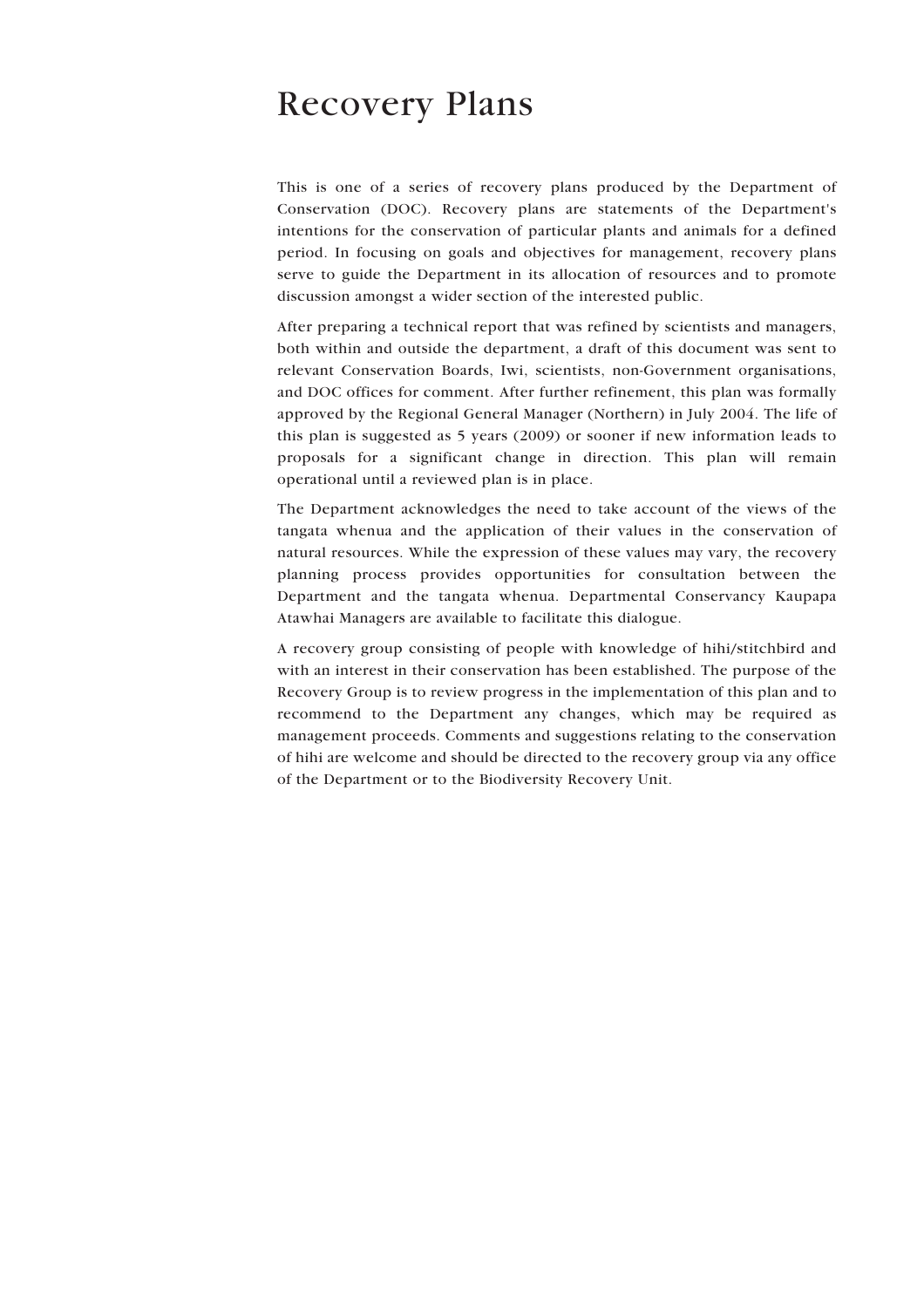# Published Recovery Plans

| NO.              | <b>SPECIES</b>                                                           | YEAR APPROVED |  |
|------------------|--------------------------------------------------------------------------|---------------|--|
| 53               | New Zealand non-migratory galaxiid fishes                                | 2004          |  |
| 52               | Grassy plants of fertile sites                                           | 2004          |  |
| 51               | Mudfish (Neochanna spp.)                                                 | 2003          |  |
| 50               | Kiwi ( <i>Apteryx</i> sp.)                                               | 2003          |  |
| 49               | Powelliphanta land snails                                                | 2003          |  |
| 48               | North Island Oligosoma spp. skink                                        | 2002          |  |
| 47               | Tuatara                                                                  | 2001          |  |
| 46               | Chatham Island fantail, Chatham Island tomtit and Chatham Island warbler | 2001          |  |
| 45               | Forbes' parakeet and Chatham Island red-crowned parakeet                 | 2001          |  |
| 44               | New Zealand shore plover                                                 | 2001          |  |
| 43               | Chatham Island shag and Pitt Island shag                                 | 2001          |  |
| 42               | Chatham Island mollymawk, northern royal albatross, Pacific mollymawk    | 2001          |  |
| 41               | Chatham Island tui                                                       | 2001          |  |
| 40               | <b>Black robin</b>                                                       | 2001          |  |
| 39               | Parea                                                                    | 2001          |  |
| 38               | Chatham Island oystercatcher                                             | 2001          |  |
| 37               | Chatham petrel                                                           | 2001          |  |
| 36               | Chatham Island taiko                                                     | 2001          |  |
| 35               | Hoiho                                                                    | 2001          |  |
| 34               | Pygmy button daisy                                                       | 2001          |  |
| 33               | Hebe cupressoides                                                        | 2000          |  |
| $32*$            | Inland Lepidium                                                          | 2000          |  |
| 31               | Mueblenbeckia astonii                                                    | 2000          |  |
| 30               | North Island kokako                                                      | 1999          |  |
| $29*$            | Weka                                                                     | 1999          |  |
| $28*$            | Pittosporum patulum                                                      | 1999          |  |
| 27               | Cyclodina skinks                                                         | 1999          |  |
| 26               | Coastal cresses                                                          | 1999          |  |
| 25               | Threatened weta                                                          | 1998          |  |
| 24               | Striped skink                                                            | 1998          |  |
| $23*$            | Fairy tern                                                               | 1997          |  |
| $22*$            | Blue duck                                                                | 1997          |  |
| 21               | Kakapo                                                                   | 1996          |  |
| 20               | Stitchbird                                                               | 1996          |  |
| $19*$            | Brown teal                                                               | 1996          |  |
| $18*$            | Native frogs                                                             | 1996          |  |
| $17*$            | New Zealand (Hooker's) sea lion                                          | 1995          |  |
| $16*$            | Dactylanthus taylorii                                                    | 1995          |  |
| $15*$            | Bat (peka peka)                                                          | 1995          |  |
| 14               | Otago and grand skinks                                                   | 1995          |  |
| $13*$            | Giant land snail                                                         | 1995          |  |
| $12*$            | Takahe                                                                   | 1994          |  |
| $11*$            | South Island saddleback                                                  | 1994          |  |
| $10*$            | New Zealand dotterel                                                     | 1993          |  |
| $9*$             | Tuatara                                                                  | 1993          |  |
| $8*$             | Kowhai ngutukaka                                                         | 1993          |  |
| $7*$             | Subantarctic teal                                                        | 1993          |  |
| $6*$             | Mohua (yellowhead)                                                       | 1993          |  |
| 5                | Chevron skink                                                            | 1993          |  |
| $\bf 4$          | <b>Black stilt</b>                                                       | 1993          |  |
| $3^*$            | Whitaker's and robust skinks                                             | 1992          |  |
| $\boldsymbol{2}$ | Kiwi                                                                     | 1991          |  |
| $1*$             | North Island kokako                                                      | 1991          |  |
| $-$ *            | Yellow-eyed penguin                                                      | 1991          |  |

\*Out of print.

In-print issues are available free of charge from DOC Science Publishing, Research, Development & Improvement Division, PO Box 10-420, Wellington. All recovery plans from No.25 (1998 and later) are available on the DOC website

> www.doc.govt.nz > Publications > Science and Research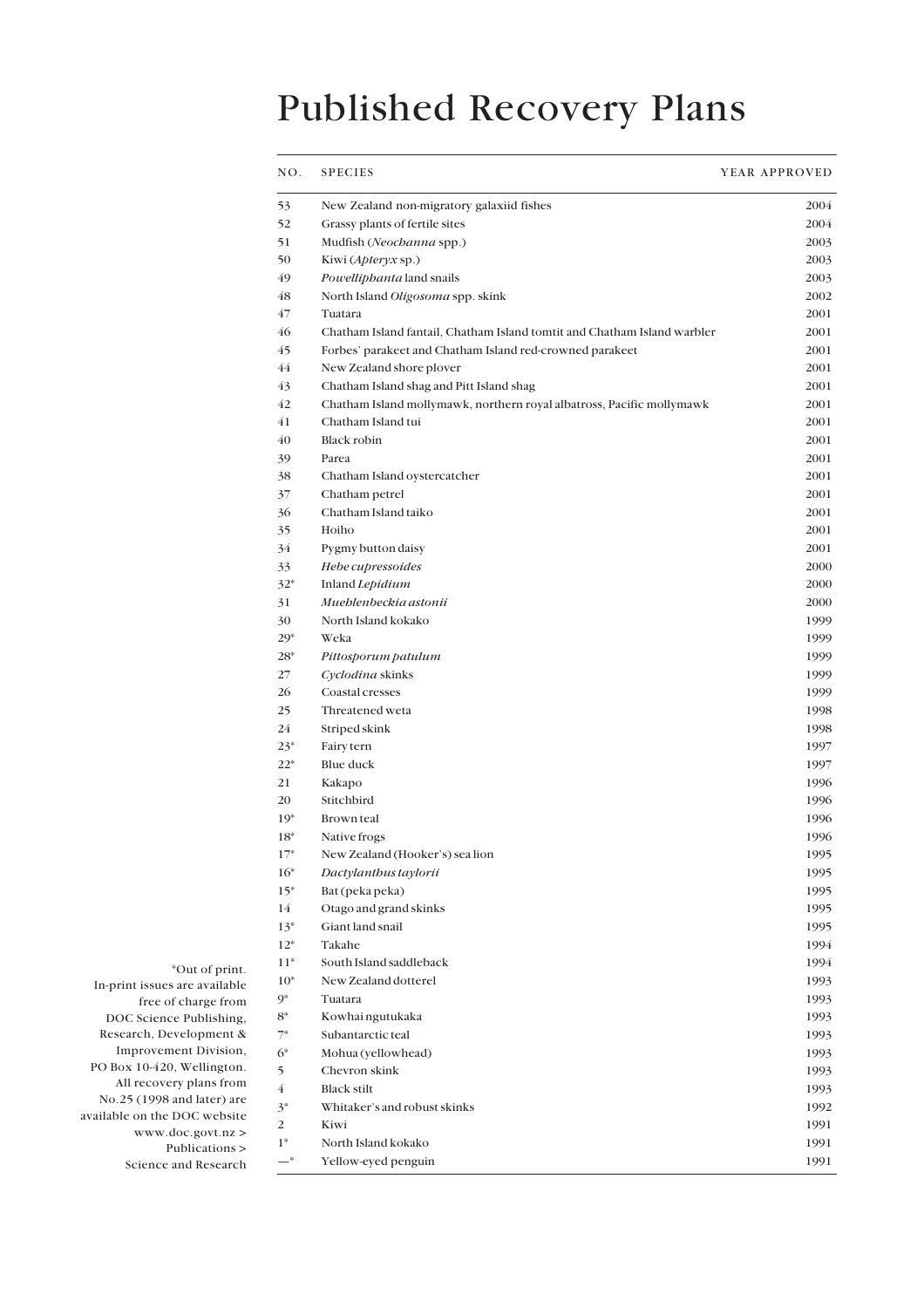# Hihi/stitchbird (Notiomystis cincta) recovery plan

2004-09

THREATENED SPECIES RECOVERY PLAN 54

Published by Department of Conservation PO Box 10-420 Wellington, New Zealand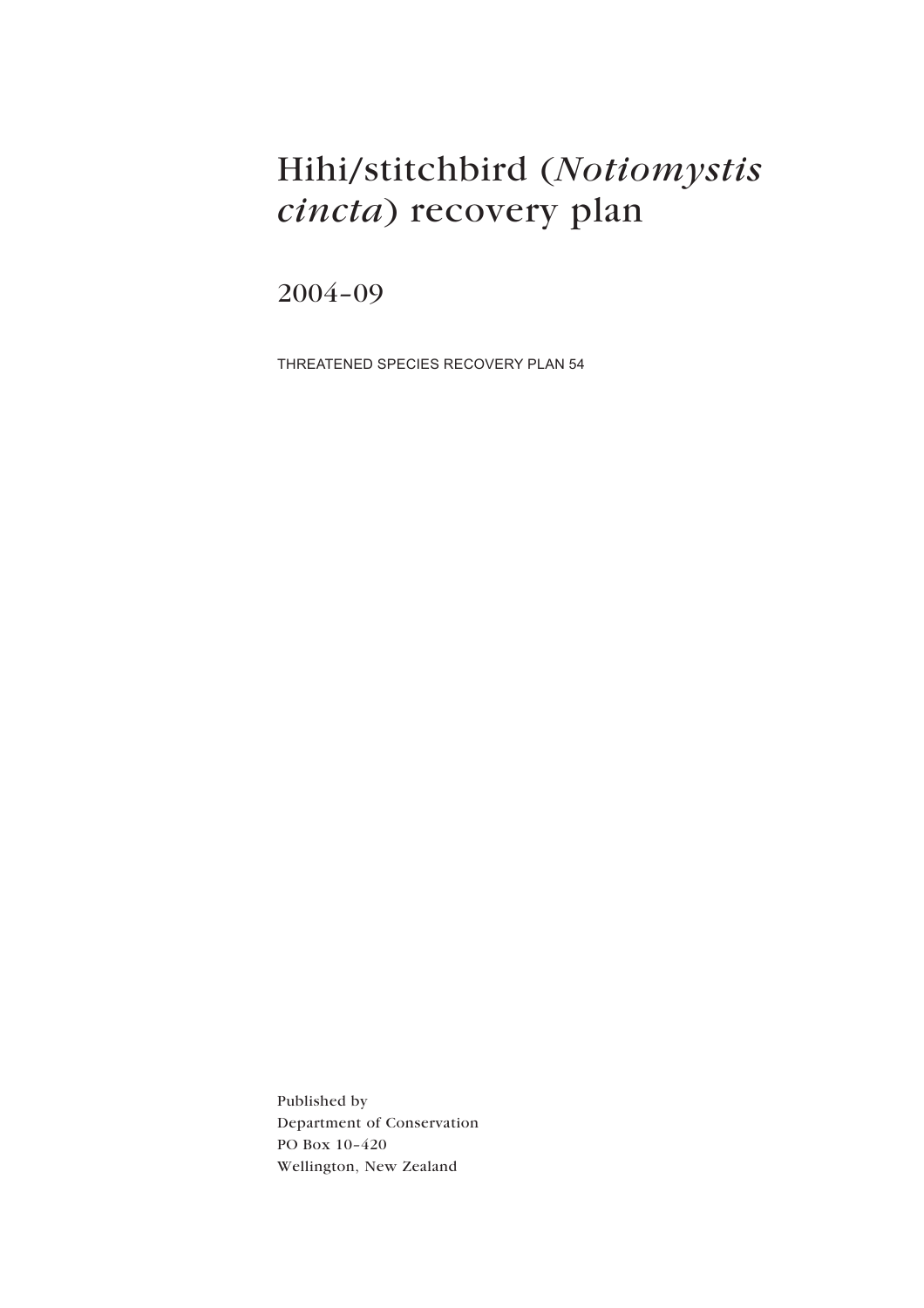Prepared by Shaarina Taylor, Isabel Castro and Richard Griffiths for Biodiversity Recovery Unit, Department of Conservation, Wellington.

Cover: Male hihi. Photograph by Rose Collen.

This report may be cited as: Department of Conservation 2005: Hihi/stitchbird (*Notiomystis cincta*) recovery plan 2004-09. Threatened Species Recovery Plan 54. Wellington, 31 p.

The final version was prepared for publication by DOC Science Publishing, Science & Research Unit. Publication was approved by the Manager, Biodiversity Recovery Unit, Science, Technology and Information Services, Department of Conservation, Wellington.

© Copyright January 2005, New Zealand Department of Conservation

ISSN 1170-3806

ISBN 0-478-22638-1

In the interest of forest conservation, DOC Science Publishing supports paperless electronic publishing. When printing, recycled paper is used wherever possible.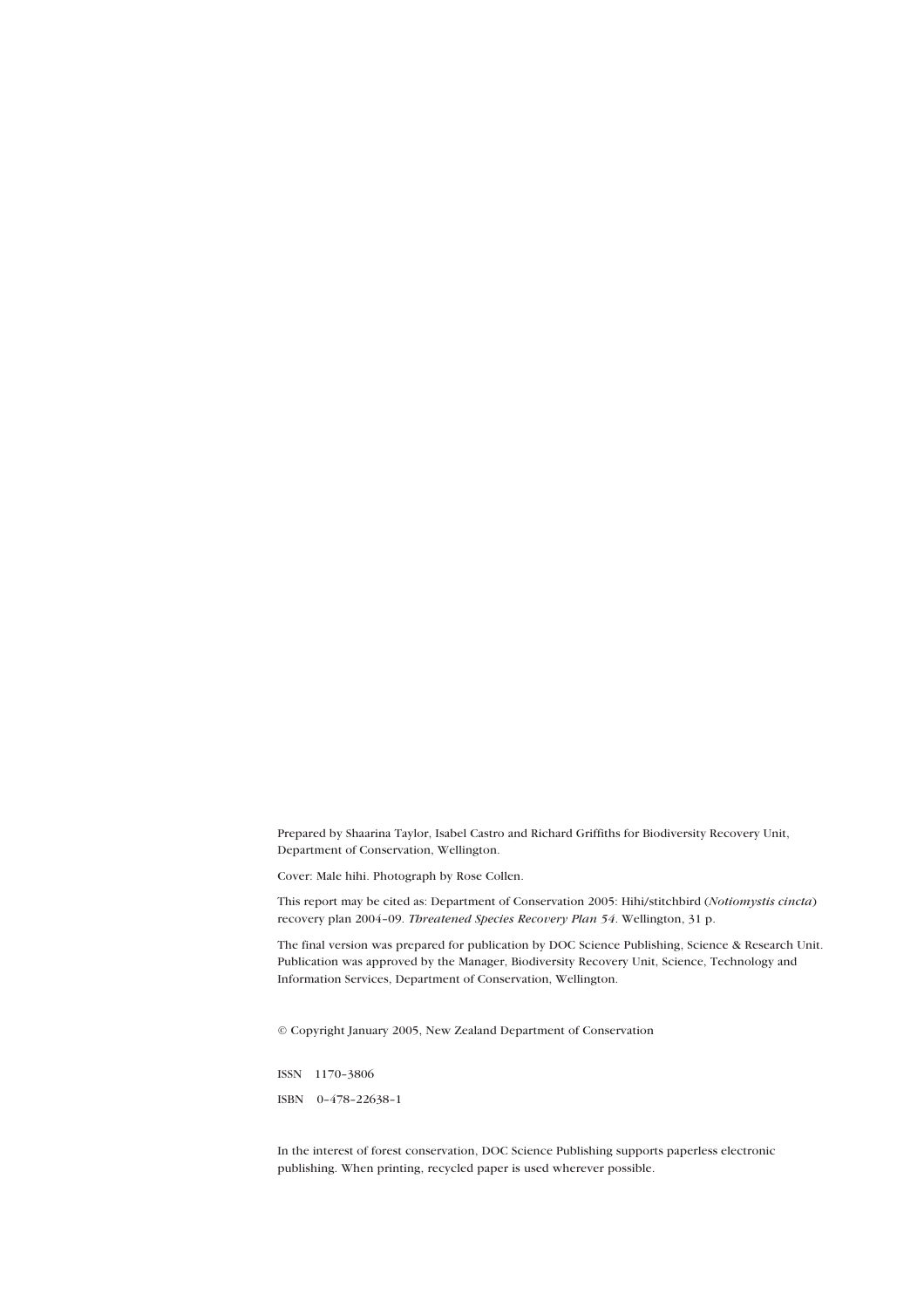## **CONTENTS**

|     | Abstract                                                                                                                                                                                    | 7              |  |  |  |  |
|-----|---------------------------------------------------------------------------------------------------------------------------------------------------------------------------------------------|----------------|--|--|--|--|
| 1.  | Introduction                                                                                                                                                                                |                |  |  |  |  |
| 2.  | Past and present distribution and population trends                                                                                                                                         |                |  |  |  |  |
| 3.  | Agents of decline and threats                                                                                                                                                               |                |  |  |  |  |
| 4.  | Species ecology and biology                                                                                                                                                                 |                |  |  |  |  |
| 5.  | Past conservation efforts                                                                                                                                                                   |                |  |  |  |  |
|     | 5.1<br>Translocation history<br>5.2<br>Supportive management<br>5.3<br>Community relations                                                                                                  | 14<br>14<br>15 |  |  |  |  |
| 6.  | Long-term recovery goal                                                                                                                                                                     |                |  |  |  |  |
|     | 6.1<br>Preferred option for recovery<br>6.2<br>Objectives                                                                                                                                   | 16<br>16       |  |  |  |  |
| 7.  | Work plan                                                                                                                                                                                   | 16             |  |  |  |  |
|     | Objective 1: Secure hihi populations at all existing sites.<br>Objective 2: Raise awareness and support for hihi recovery.<br>Objective 3: Establish a research programme on                | 16<br>18       |  |  |  |  |
|     | Hauturu/Little Barrier Island.<br>Objective 4: Identify sites favourable to the establishment of<br>self-sustaining hihi populations and introduce hihi to the<br>most favourable of these. |                |  |  |  |  |
|     | Objective 5: Establish further managed populations.                                                                                                                                         |                |  |  |  |  |
|     | Objective 6: Maintain a captive population of hihi.                                                                                                                                         |                |  |  |  |  |
| 8.  | Research priorities                                                                                                                                                                         | 24             |  |  |  |  |
|     | Hauturu/Little Barrier Island<br>8.1<br>8.2<br>Effects of resource availability<br>8.3<br>Disease, ectoparasites and stress                                                                 | 24<br>24<br>25 |  |  |  |  |
| 9.  | Review date                                                                                                                                                                                 | 25             |  |  |  |  |
| 10. | Acknowledgements                                                                                                                                                                            |                |  |  |  |  |
| 11. | References                                                                                                                                                                                  |                |  |  |  |  |
|     | Appendix 1                                                                                                                                                                                  | 29             |  |  |  |  |
|     | Key research and management results achieved during the course<br>of the first hihi recovery plan                                                                                           |                |  |  |  |  |
|     | Appendix 2                                                                                                                                                                                  | 30             |  |  |  |  |

[Criteria for assessing site suitability for the reintroduction of hihi](#page-29-0)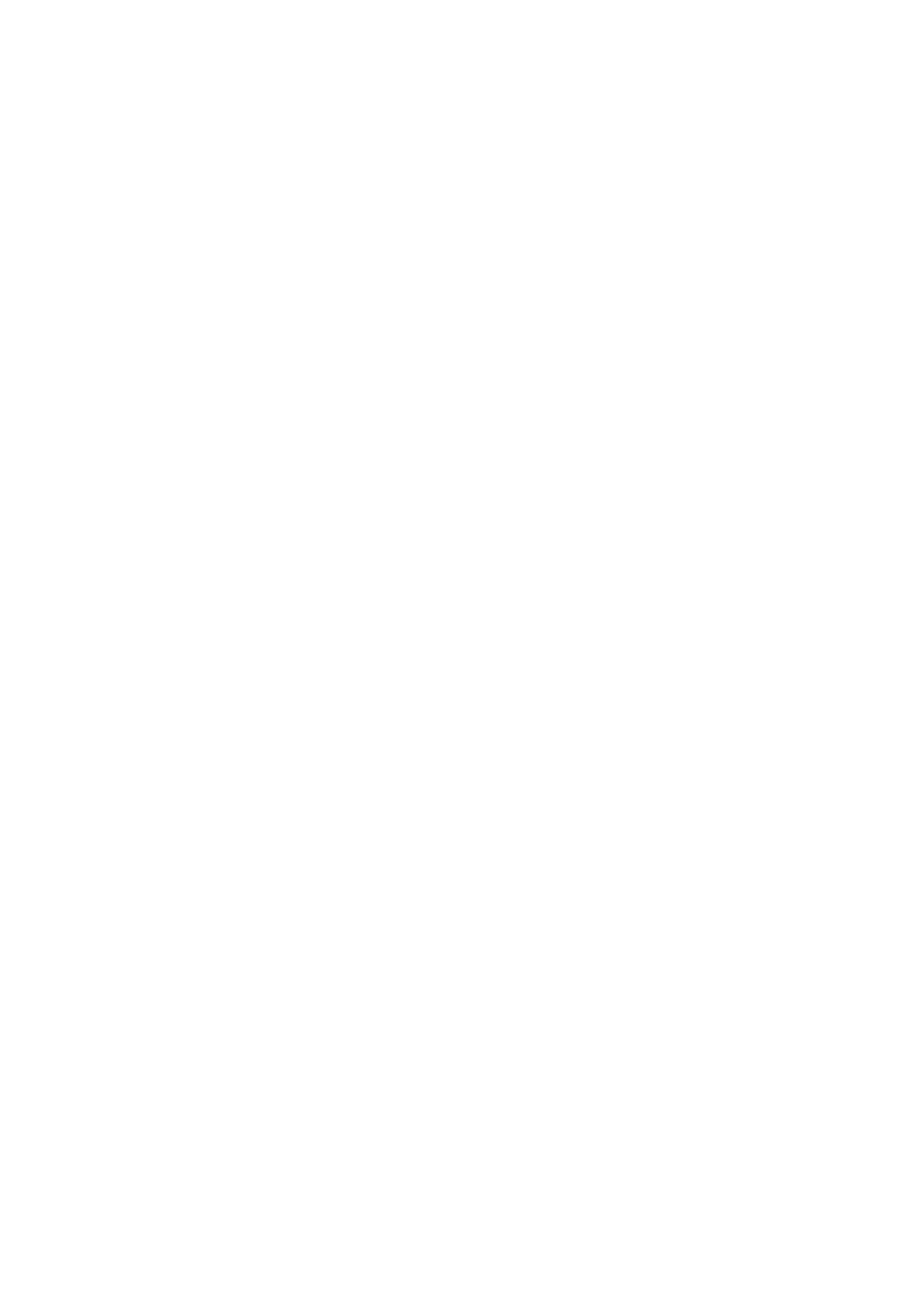## <span id="page-6-0"></span>Abstract

The hihi/stitchbird (Notiomystis cincta) is a medium-sized forest-dwelling passerine that once occurred throughout the North Island of New Zealand. European colonisation, introduced predators, habitat loss and, possibly, disease reduced the distribution of hihi to Hauturu/Little Barrier Island in the Hauraki Gulf, where they have persisted to the present day. Recovery efforts first initiated in the 1980s have, to date, failed to establish further self-sustaining populations, although small populations remain at two of the translocation sites in the presence of supportive management. With the Hauturu population being the only population of reasonable size, hihi are currently still vulnerable to extinction. For this reason, establishing additional populations remains a core focus for hihi recovery. The likelihood of success of future translocations, however, cannot presently be fully evaluated because information on the factors limiting establishment is incomplete. Consequently, research into the requirements for establishing hihi populations is considered one of the highest priorities for hihi recovery. Future translocations of hihi will remain a central activity of the recovery programme but success of these cannot be guaranteed until such questions have been answered.

## 1. Introduction

The hihi/stitchbird (*Notiomystis cincta*) is a medium-sized  $(30-40 g)$  endemic forest-dwelling passerine. This species is currently categorised along with tui (Prosthemadera novaeseelandiae) and korimako/bellbird (Anthornis melanura) as a member of the honeyeater family (Meliphagidae). However, recent analysis of DNA has shown that hihi is not a honeyeater (Driskell 2001; Brian Gill pers. comm.). More work is required to clarify the phylogeny of hihi, but it is possible that hihi could be the sole representative of a new family endemic to New Zealand.

Hihi have a number of distinctive physical, behavioural, ecological and physiological attributes. For instance, they have relatively large eyes and long ëwhiskersí around the base of the beak. Another distinguishing feature is their often upward-tilted tail. Hihi build their nests in tree cavities, a behavioural trait considered to exacerbate their susceptibility to the impacts of forest clearance and introduced mammalian predators.

Hihi are sexually dimorphic: male hihi are more colourful, with a jet-black head and white 'ear' tufts, bright yellow shoulder coverts and breast band, a white wing bar and a mottled tan to grey-brown body cover; females are smaller and have a more sombre olive to grey-brown body not unlike a female korimako (Fig. 1), but with a distinctive white wing bar similar to that of the male. The mating system is characterised by frequent forced copulation attempts by extramale pairs, and can include various types of polygamy as well as social monogamy (Castro et al. 1996; Ewen et al. 1999).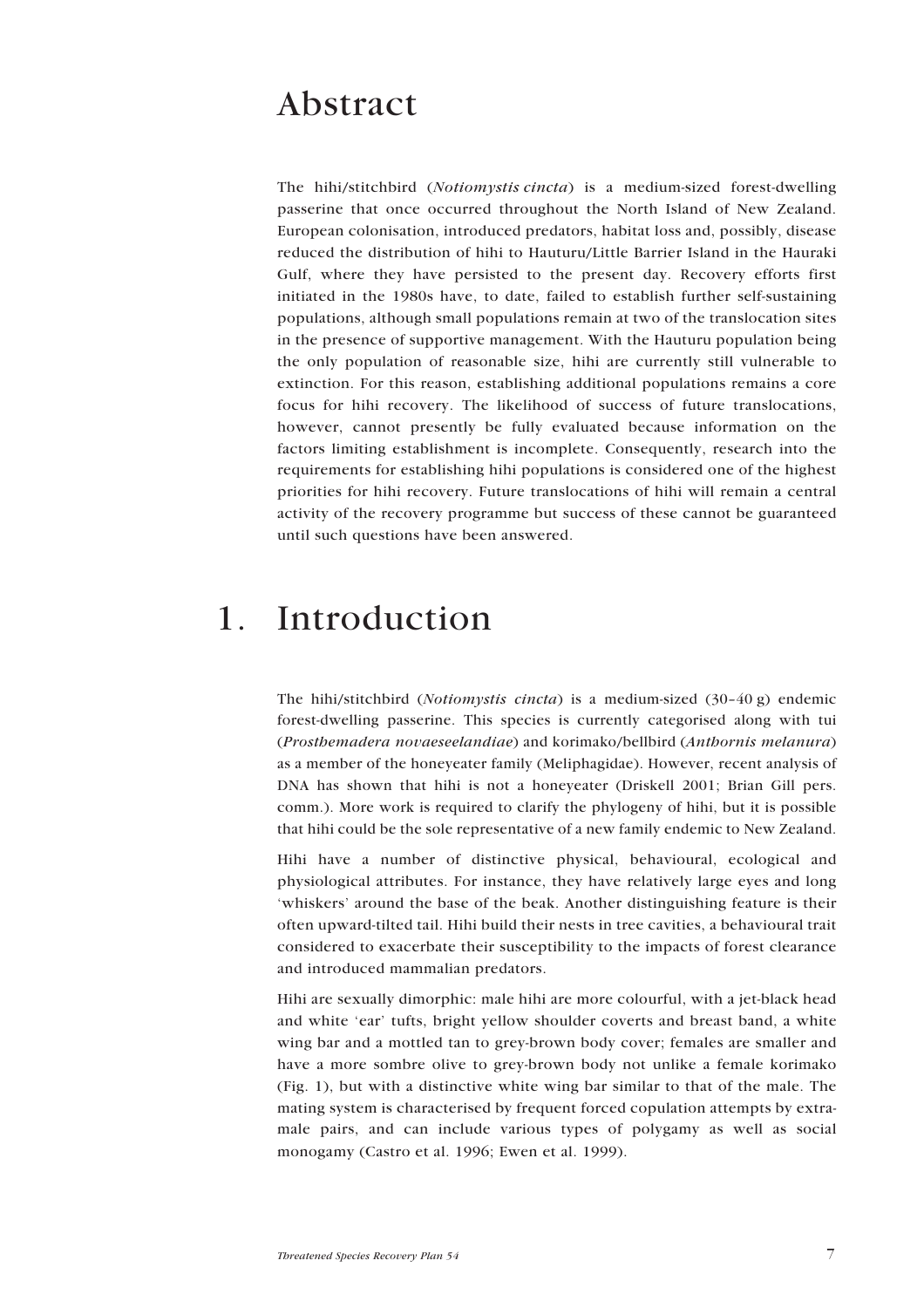Figure 1. Female hihi. Photo: Rob Suisted.



Hihi seldom leave the cover of the forest. In dense forest, hihi are readily detected by their strident call, which Buller (1888) noted as ëa fanciful resemblance to the word "stitch". Males also have a powerful 'tiaora' note, and both sexes have a low warbling song which may last several minutes. Hihi often give an alarm call when disturbed, not unlike that of the korimako, but higher in pitch (Higgins et al. 2001).

In pre-European times, hihi occurred throughout the North Island mainland and on Great Barrier Island (Aotea Island), Hauturu/Little Barrier Island and Kapiti Island. Introduced predators, habitat loss, and (possibly) disease, reduced the distribution to Hauturu. Despite attempts to establish self-sustaining<sup>1</sup> populations on Hen Island (in the Hen and Chicken Islands), Cuvier Island (Repanga Island), Kapiti, Mokoia and Tiritiri Matangi Islands; Hauturu remains the only place where a population persists in the absence of supportive management. There is a small captive population at the National Wildlife Centre at Mount Bruce; however, it cannot be considered insurance against loss in the wild.

Thus, despite recovery efforts, the fate of the hihi remains inextricably linked to Hauturu. While protection of the island in the nineteenth century undoubtedly saved the hihi from extinction, we cannot be complacent about its future. The Hauraki Gulf is subject to the highest recreational and commercial pressures of any marine area in New Zealand. The chance of fire, an invasion of ship rats (Rattus rattus) or the introduction of an avian disease to Hauturu is a real possibility. Any of these events could lead to the extinction of this endemic species.

The first hihi recovery plan  $(1996-2001)$  focused upon research, development of management techniques and translocation to improve the status of hihi. Much was learned during this period (Appendix 1) and a suite of management techniques is now available. However, the success of establishing new hihi populations has been variable. The present hihi recovery plan has a term of five years, operating over the period 2004-2009.

<sup>1</sup> A self-sustaining population is defined in this recovery plan as one that doesnít require supplementary food or the intensive management of nest boxes to remain viable.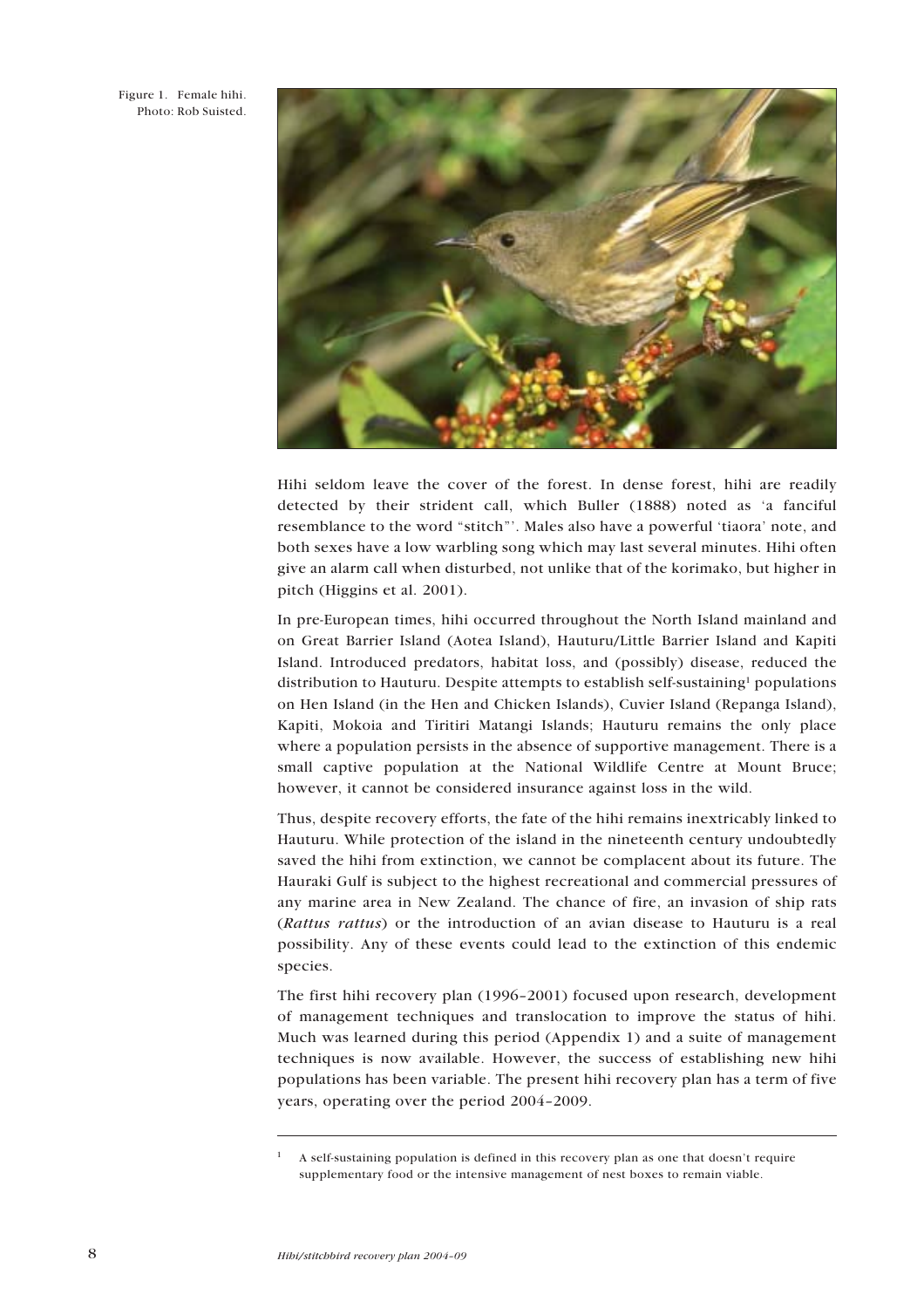<span id="page-8-0"></span>Under the Department of Conservation's (DOC's) 'Threat of Extinction' classification system, hihi are listed as Nationally Endangered, with the following qualifiers: Stable, Human Induced, and One Location (Hitchmough 2002). This ranking incorporates the high risk of extinction posed by an unusually high vulnerability to disease and the risk of predator invasions to the one self-sustaining population. The poor success of past translocations was also taken into account (Rod Hitchmough pers. comm.). This classification puts hihi into the category of species considered to be 'most at risk' (Molloy et al. 2002).

## 2. Past and present distribution and population trends

In pre-European times, hihi were found throughout the North Island mainland and on Great Barrier Island, Hauturu and Kapiti Island. By 1873, hihi were rare in the north of the North Island but were still relatively common in the south (Buller 1888). Hihi seemed to vanish from Great Barrier and Kapiti Islands at about this time (Oliver 1955). By the 1880s hihi were extinct everywhere except Hauturu; the last recorded sighting on the mainland being in the Tararua Ranges in the south of the North Island in 1883.

Hihi have been transferred from Hauturu to five other islands (see Section 5: Past Conservation Efforts); populations survive at only two translocation sites and supportive management is in place at these locations (Figs  $2 \& 3$ ). Hihi translocated to Cuvier, Hen and Kapiti Islands in the 1980s did not establish (Angehr 1984; Lovegrove 1986; Rasch et al. 1996), while those translocated to Kapiti and Mokoia Islands in the 1990s declined without supportive management (Castro 1991, 1993; Empson 1992; Armstrong et al. 1997, 1999; Haxton 1999; Castro et al. 2003).

Supportive management techniques were developed between 1991 and 1994 as part of research carried out on the translocated populations on Kapiti and Mokoia Islands (Griffiths 2000; Taylor & Castro 2000a). Hihi were introduced to Tiritiri Matangi Island in 1995 and 1996. Supportive management was implemented soon after their introduction and has been maintained on the island since. Tiritiri Matangi is the only site where steady population growth has been attained (Fig. 3) (Ewen 1996; Wilson 1998; Taylor 1999, 2000; Stamp 2001; Fraser 2002). The remaining hihi on Mokoia Island were relocated to Kapiti Island in 2002, where ongoing supportive management was implemented in 2000 (Griffiths 2002; Owen 2003).

The number of hihi on Hauturu is unknown; estimates range from 600 to 6000 individuals. No information is available on population trends; consequently, population fluctuations and basic demographic parameters are unknown. The combined population from Tiritiri Matangi and Kapiti Islands is approximately 130 birds. A captive population (fluctuating between 5 and 12 birds) is maintained at Mt Bruce Wildlife Centre for research, breeding for release and advocacy purposes.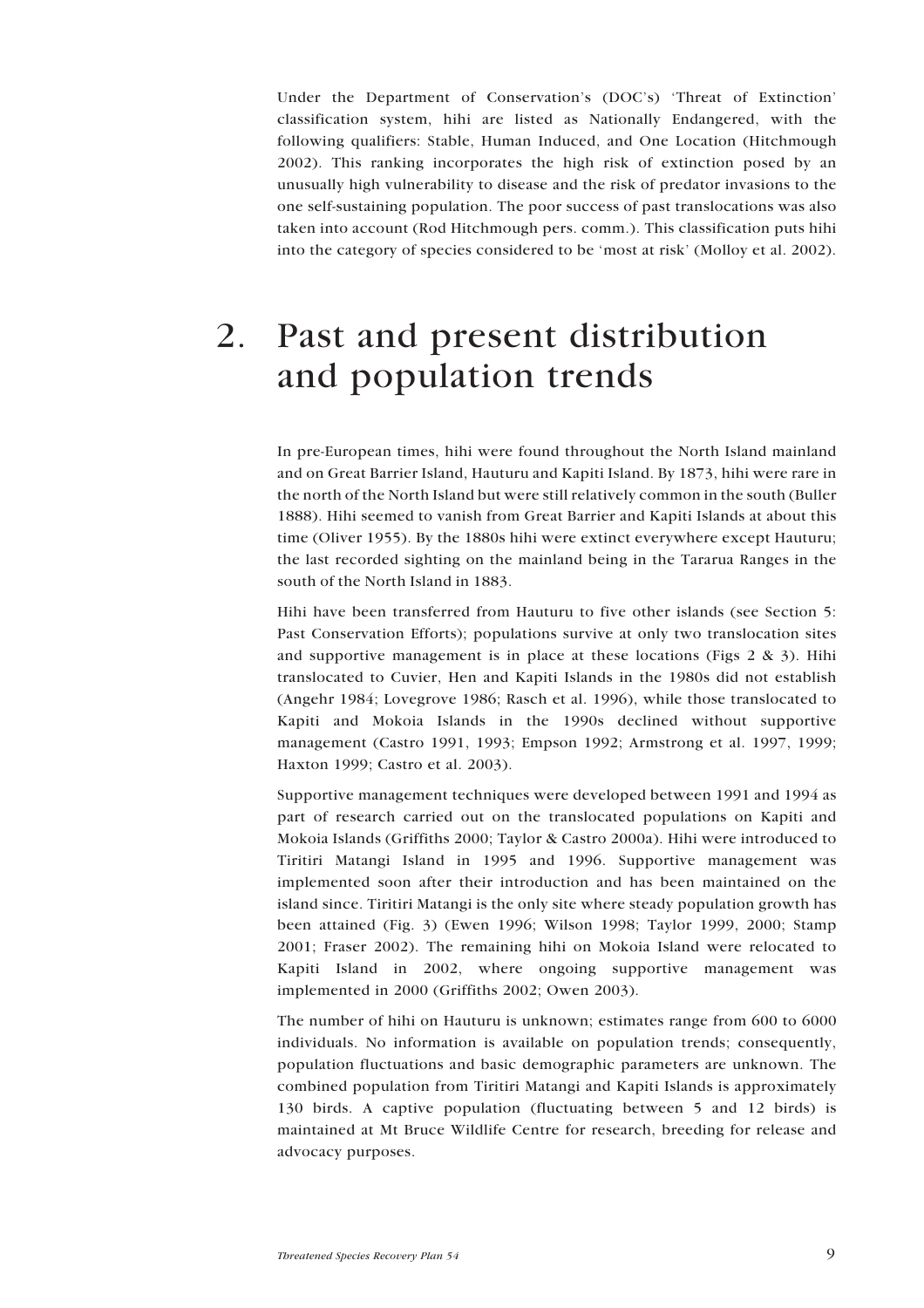<span id="page-9-0"></span>

Figure 2. Current distribution of hihi. Historical records indicate that hihi formerly occurred throughout the North Island, as well as on Great Barrier Island, Hauturu/Little Barrier Island and Kapiti Island (Oliver 1955).

# 3. Agents of decline and threats

Loss of habitat, the introduction of mammalian predators and the arrival of new avian diseases have been postulated as the most likely causes of the extinction of hihi on the mainland. As a cavity nester, hihi are obligate inhabitants of mature forest and would have undergone a severe reduction in range following the clearance of lowland forest.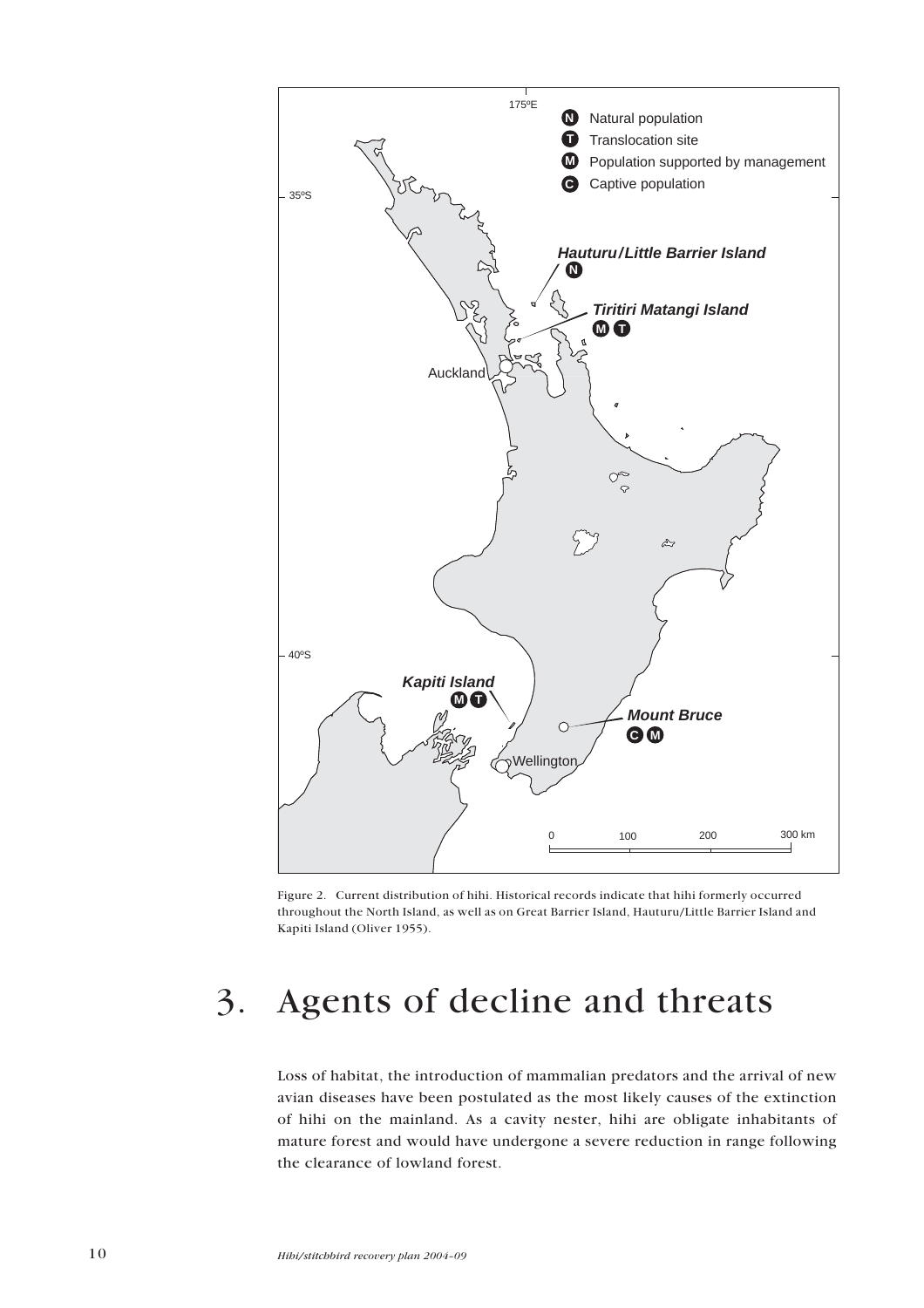

Figure 3. Population estimates of hihi at translocation sites from survey counts of birds during October-November. In parentheses are the numbers of birds that have been translocated. NB. No monitoring was carried out on Kapiti between 1983 and 1990. Four transfers, totaling 72 birds, took place during this period.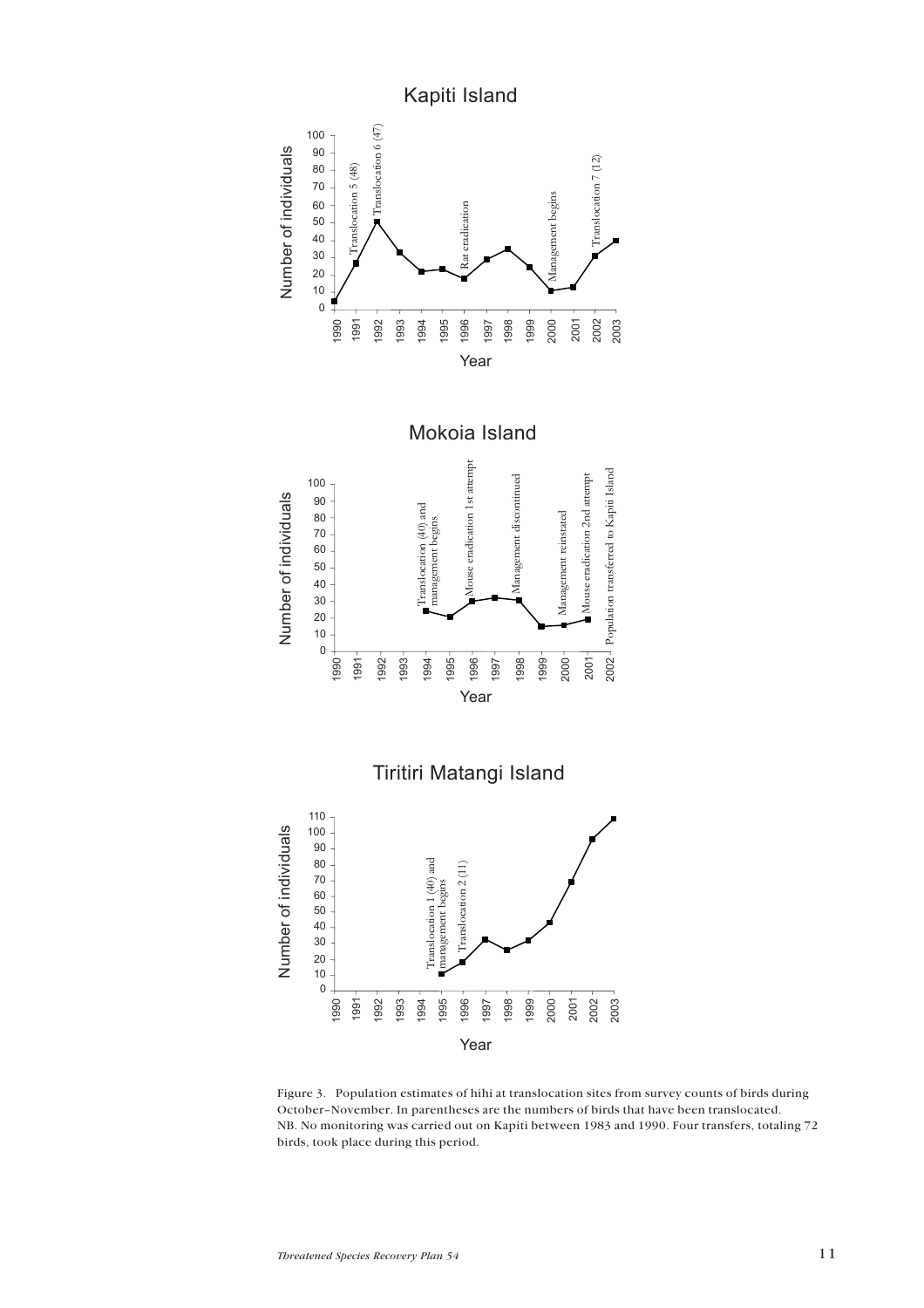Of the introduced mammalian predators, ship rats are likely to have played the greatest role in the extinction of hihi on the mainland because of their ability to prey on eggs, chicks, roosting adults and, probably, incubating females during the breeding season. The habit of nesting and roosting in cavities makes hihi particularly susceptible to predation. Hihi persisted on the mainland and Hauturu in the presence of cats (Felis cattus) (Veitch 1980) and kiore (Rattus exulans), and on Kapiti Island in the presence of both kiore and Norway rats (R. norwegicus). While mustelids (Mustela spp.) were not introduced into New Zealand until the late 1800s and are unlikely to have played a role in the extinction of hihi on the mainland, they are considered a potentially significant predator. Consequently, mustelids, particularly stoats (M. erminea), must be a major consideration for biosecurity on islands with hihi, and for any proposals to reintroduce hihi to the mainland.

The arrival of avian diseases to New Zealand has also been suggested as a factor contributing to the loss of hihi from the mainland. Evidence for this stems from the similar declines recorded in populations of tui and bellbird during the early 1800s. Reischek (1930) also found hihi on Hauturu (in the absence of ship rats) to be extremely rare during this period. Recent research has found hihi to be particularly susceptible to at least two avian diseases: aspergillosis $2$  and coccidiosis<sup>3</sup> (Alley et al. 1999).

Aspergillosis and coccidiosis are a major cause of mortality in the captive population at Mt Bruce, and coccidia have been found in wild hihi at translocation sites. A high level of mortality arising from aspergillosis was a key factor in the decline of hihi on Mokoia, or at least the population's failure to expand (Alley et al. 1999). The Mokoia population was found to be food limited during the breeding season, but this could be redressed by management.

The causes of decline on Hen and Cuvier Islands are unknown. The declines of Kapiti hihi in the past have been attributed to problems with food supply, lack of nest cavities and rats (now eradicated), but insufficient evidence exists. The Tiritiri Matangi population has also been shown to be food limited to some extent, but has expanded under management.

Currently, the major threats to the Hauturu population are the arrival of mammalian predators, disease or natural catastrophes. These threats could also affect the translocated populations.

<sup>&</sup>lt;sup>2</sup> Aspergillosis arises as a consequence of the inhalation of the spores and, possibly, hyphae of Aspergillus spp. which, if not blocked by an individual's immune system, can lodge in the respiratory tract and germinate or grow (in the case of hyphae).

<sup>3</sup> Coccidiosis results from the ingestion of oocysts and subsequent infestation of parasites within the intestine.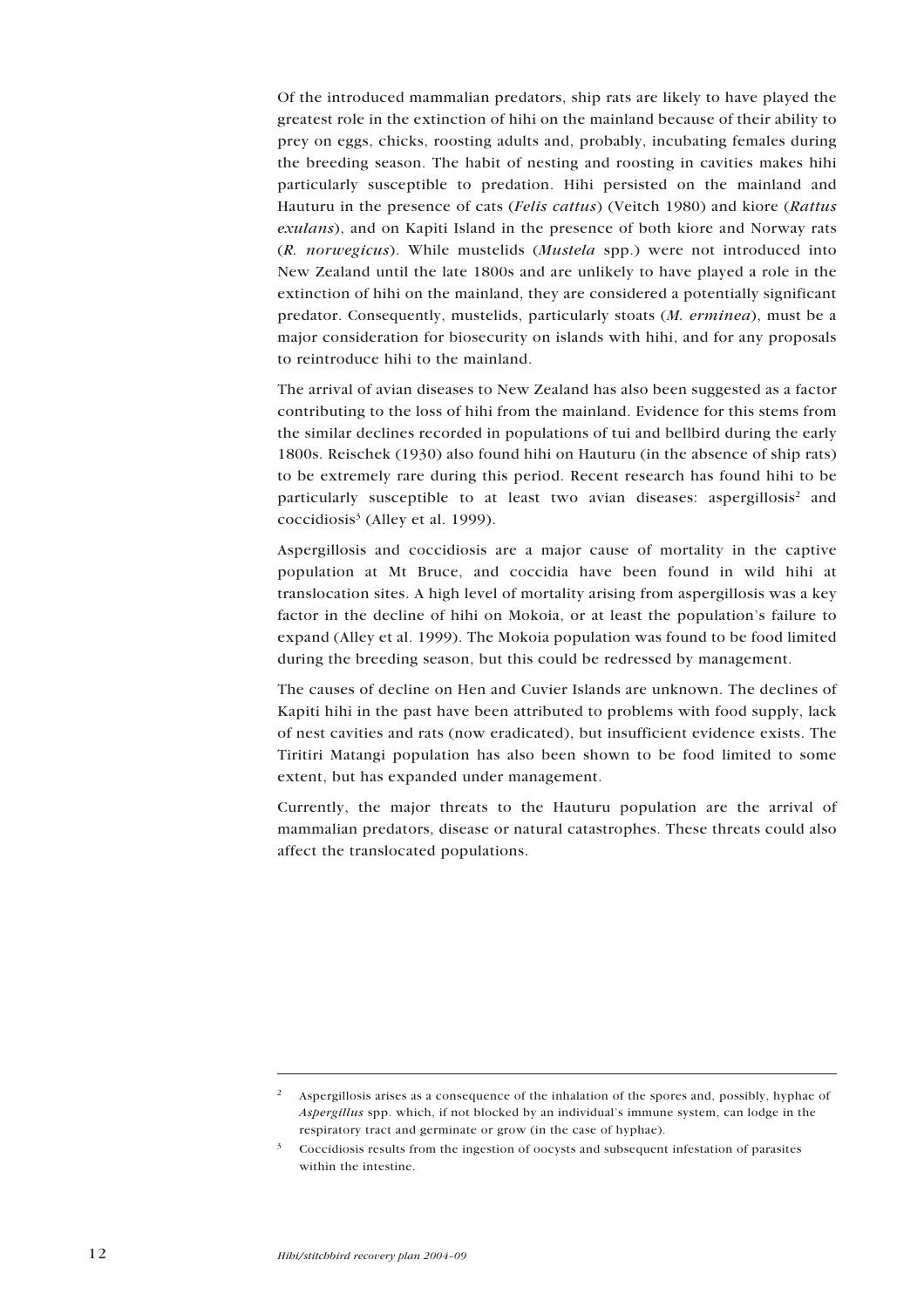# <span id="page-12-0"></span>4. Species ecology and biology

Hihi feed on a variety of floral nectar sources, fruits and invertebrates. The percentage of each food type in the diet varies with availability and time of year (Rasch 1985a; Castro & Robertson 1997; Perrott & Armstrong 2000). Hihi are generally subordinate to tui and korimako, and their access to some food resources can be limited by local competition (Craig et al. 1981; Wilson 1997). Hihi often travel several kilometres a day between preferred feeding sites and are known to visit artificial feeders located up to 1.5 km apart in the same day.

Hihi nest in tree cavities, usually high up in live mature trees, although other types of cavities will be used (including artificial nest boxes) if mature forest is limited. Nests on Hauturu have been found mostly in puriri (Vitex lucens), tawa (Beilschmiedia tawa) and pohutukawa (Metrosideros excelsa) (Rasch 1985a). On Kapiti Island, hihi nest in pukatea (Laurelia novae zelandiae), hinau (Elaeocarpus dentatus), kamahi (Weinmannia racemosa) and rata (Metrosideros robusta) (Castro 1995). The nest is usually built above the level of the entrance hole and is constructed out of a platform of sticks with a cup on top. The cup is made of tree fern rhizomes and lined with tree fern scales often interwoven with lichen and feathers (Castro et al. 1996).

Male and female hihi maintain breeding territories together (approximately 0.5– 1 ha) during the breeding season (Castro et al. 1996). Some males may defend a breeding territory that covers one or more female nesting sites (Matt Low pers. comm.). These territories break down somewhat during the breeding season outside the female's fertile period, and male birds will move over larger areas foraging or investigating further opportunities for copulation (Castro et al. 1996). Birds leave their territories during the winter to forage over wider areas, often moving in intraspecific groups, although hihi have also been recorded congregating with other species (Gravatt 1970; Rasch 1985b; Castro 1995).

Breeding takes place between September and March. Females typically produce two successful clutches of up to five eggs each, but may lay up to four replacement clutches if previous ones fail (Castro et al. 1996; Fraser 2002). Hihi usually form breeding pairs, but may also form polyandrous, polygynous or polygynandrous units, or females may breed alone (Castro et al. 1996). There are usually frequent forced copulation attempts: 80% of all clutches have been found to have extra-pair young with up to 40% of young in a clutch being the result of extra-pair copulations (Castro et al. 1996; Ewen et al. 1999).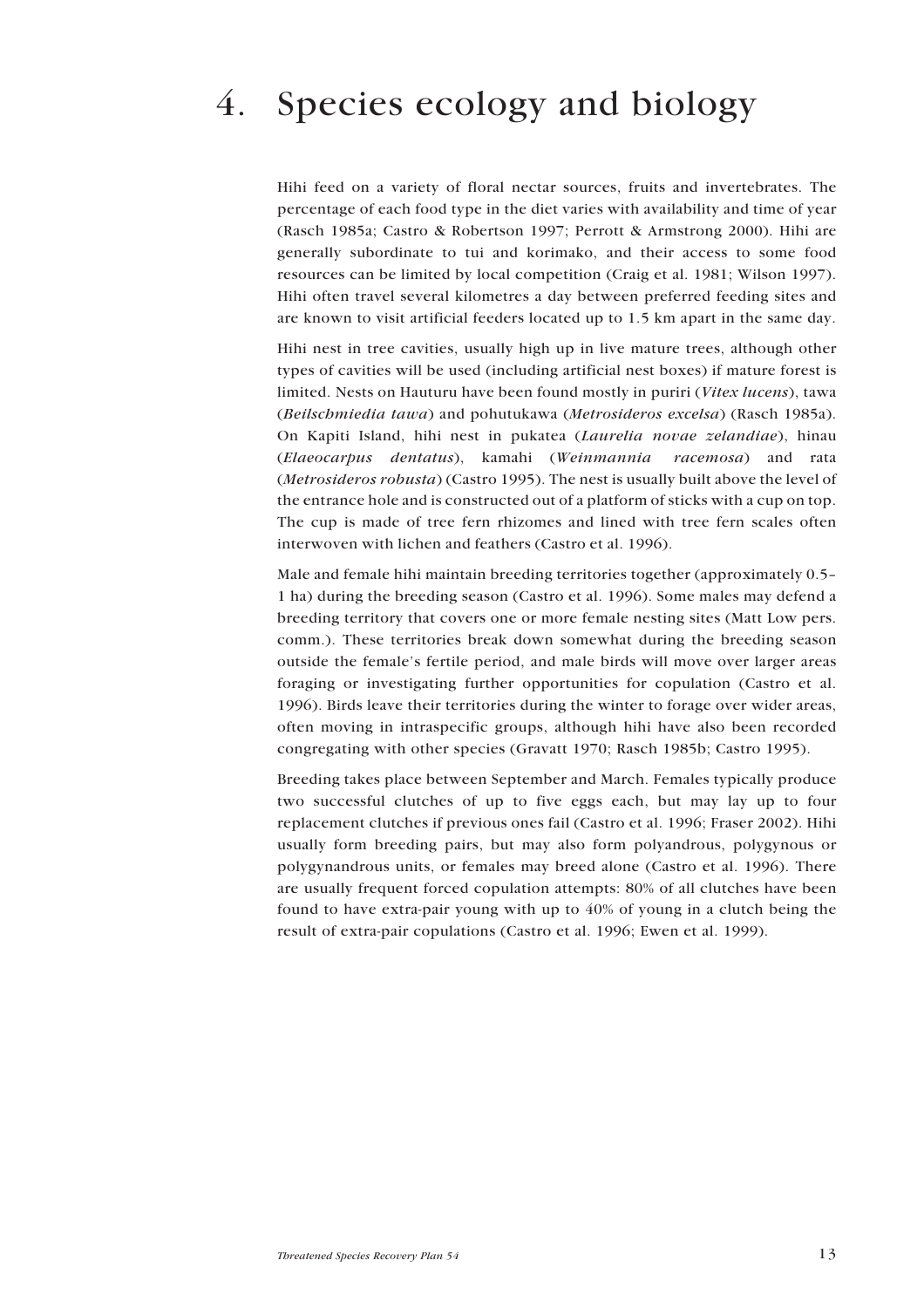## <span id="page-13-0"></span>5.1 TRANSLOCATION HISTORY

Taylor & Castro (2000b) detailed the translocation history of hihi. A summary of this information, updated to include the most recent transfers, is provided in Table 1.

The captive population established at Mt Bruce has been used for research and advocacy. Details of hihi captive management can be found in the Stitchbird Husbandry Manual (Collen 2000).

### 5.2 SUPPORTIVE MANAGEMENT

Supportive management (first initiated in 1991) has evolved to the point that hihi survival, and even expansion, can be reasonably assured at certain translocation sites. Monitoring between 1991 and the present has demonstrated that hihi populations have declined at translocation sites when management is withdrawn. Provision of food and control of mites in nest boxes has allowed improved recruitment, enabling the Mokoia population to be maintained and the Tiritiri Matangi population to expand (Castro 1991, 1993; Empson 1992; Ewen 1996; Perrott 1997; Armstrong et al. 1999; Griffiths 1999, 2000; Haxton 1999; Taylor 1999, 2000; Hamill & Griffiths 2001; Stamp 2001; Dimond 2002; Fraser 2002; Castro et al. 2003).

Although a number of the underlying mechanisms limiting hihi populations are not well understood and the full consequences of management are unknown, food provisioning appears to enhance hihi survival or reproduction at all

| <b>LOCATION</b>            | AREA<br>(ha) | No. OF<br>TRANSFERS | <b>TOTAL BIRDS</b><br>TRANSFERRED | YEAR OF<br>TRANSFERS                  | <b>OUTCOME</b>                                                                                                                          |
|----------------------------|--------------|---------------------|-----------------------------------|---------------------------------------|-----------------------------------------------------------------------------------------------------------------------------------------|
| Hen Island                 | 500          | $\overline{2}$      | 46                                | 1980, 1981                            | Did not establish.                                                                                                                      |
| Cuvier Island              | 195          | $\overline{2}$      | 66                                | 1982, 1985                            | Did not establish.                                                                                                                      |
| Kapiti Island              | 1966         | 5                   | 181                               | 1983, 1985, 1990,<br>1991, 1992, 2002 | Declined without management.<br>Supportive management implemented<br>in 2000.                                                           |
| Mokoia Island              | 135          | $\mathbf{1}$        | 40                                | 1994                                  | Population remained stable with manage-<br>ment but declined when management<br>withdrawn.<br>Population transferred to Kapiti in 2002. |
| Tiritiri Matangi<br>Island | 220          | $\overline{2}$      | 51                                | 1995, 1996                            | Consistent population growth with<br>management. May reach carrying<br>capacity in the near future.                                     |
| Mt Bruce                   | N/A          | 4 (since 1990)      | 16                                | 1995, 1999, 2001,<br>2002             | Fluctuates between 5 and 12 birds.                                                                                                      |

TABLE 1. SUMMARY OF HIHI TRANSLOCATIONS (TRANSFERS).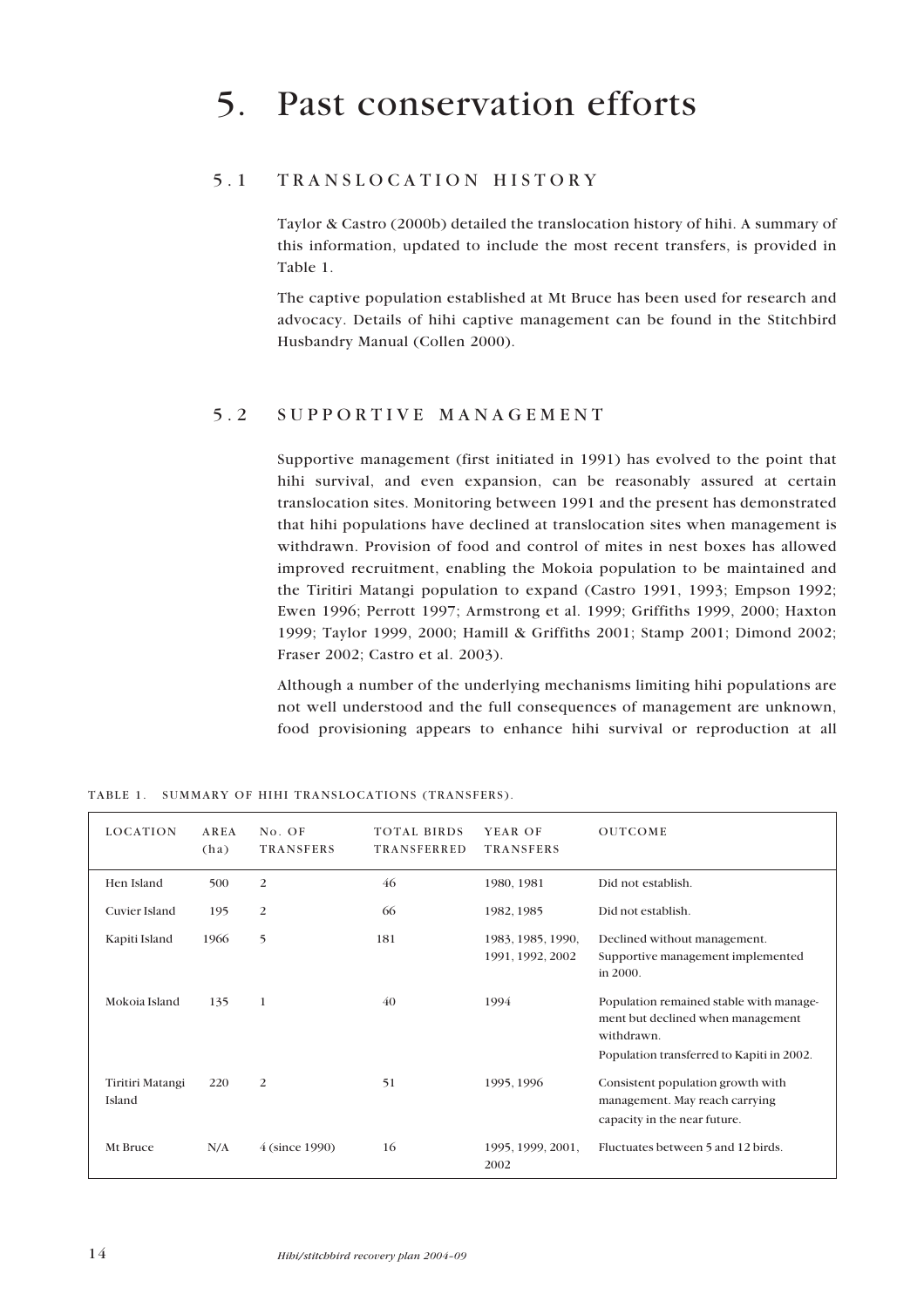<span id="page-14-0"></span>translocation sites. The techniques employed to manage hihi at translocation sites are described in detail in the hihi standard operating procedure (Hihi SOP) (Taylor & Castro 2000a).

In situ management programmes are in place on Tiritiri Matangi and Kapiti Islands and involve a combination of measures including:

- provision of nest boxes allowing access for monitoring and nest manipulations.
- provision of feeders to enhance food supply and aid monitoring.
- banding of all fledglings for individual identification and measurement of demographic parameters.
- $\cdot$  intensive management of mite infestations at nests.

Management of hihi in captivity at Mt Bruce has focused on developing effective captive management techniques (Collen 2000), improving methods to establish captive-bred birds in the wild and management of disease.

### 5.3 COMMUNITY RELATIONS

In addition to the Department of Conservation, conservation efforts have been undertaken and supported by a wide variety of interest and volunteer groups including colleges, research institutions, community groups, non-government organisations and iwi.

Iwi have been involved in translocations and ongoing management. The following iwi and hapu carried out kaitiakitanga: Ngatiwai, Kawerau a Maki, Ngati Paoa, Ngati Uenukukopako, Ngati Whakaue, Ngati Rangiwewehi, Ngati Rangiteaorere, and Te Ati Awa.

Research and management techniques have been developed by staff and students from Massey and Auckland universities and supported financially by the Marsden Fund, Massey University Research Fund, Auckland University Research Fund, World Wide Fund for Nature (NZ), Federation of University Women, Lottery Science Fund, Guardian Trust and the Department of Conservation.

The translocation of hihi to island sanctuaries that are easily visited has meant increased opportunities for New Zealanders to experience hihi: per annum, 9000 people visit Kapiti Island; 10 000 visit Mokoia Island; 30 000 visit Tiritiri Matangi; and 40 000 visit Mt Bruce Wildlife Centre.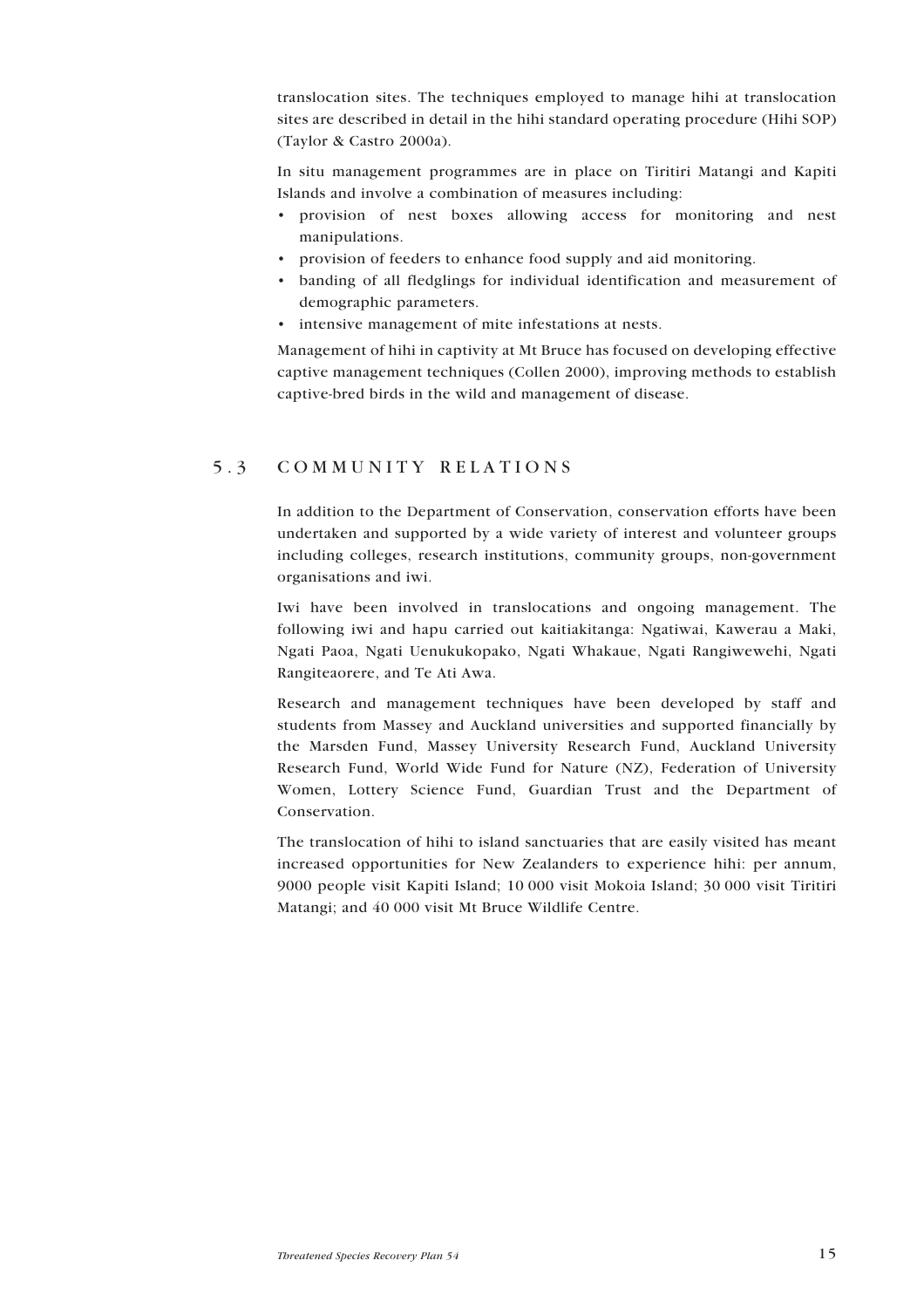# <span id="page-15-0"></span>6. Long-term recovery goal

The long-term recovery goal is to improve the conservation status of hihi by increasing the number of self-sustaining hihi populations to at least five.

## 6.1 PREFERRED OPTION FOR RECOVERY

The preferred option for recovery is to secure hihi populations at all existing sites as well as establishing populations elsewhere. This option aims to consolidate past recovery actions and make progress with hihi recovery towards achieving the long-term goal. Other options such as doing nothing or simply securing hihi at existing sites would not lead to improved security for the species and are rejected on this basis.

### 6.2 OBJECTIVES

The following objectives and actions are set out in order of priority.

- Objective 1: Secure hihi populations at all existing sites.
- Objective 2: Raise awareness and support for hihi recovery.
- Objective 3: Establish a research programme on Hauturu.
- Objective 4: Identify sites favourable to the establishment of self-sustaining hihi populations and introduce hihi to the most favourable of these.
- Objective 5: Establish further managed populations.
- Objective 6: Maintain a captive population of hihi.

## 7. Work plan

#### Objective 1: Secure hihi populations at all existing sites.

#### Performance measures

- ï Quarantine and contingency planning and implementation to DOC standard operating procedure (SOP) standards are in place at all island sites where hihi occur.
- Supportive management is carried out to Hihi SOP standards (Taylor & Castro 2000a) at all translocation sites.
- ï Trials of new management techniques are approved by the recovery group and are fully written up.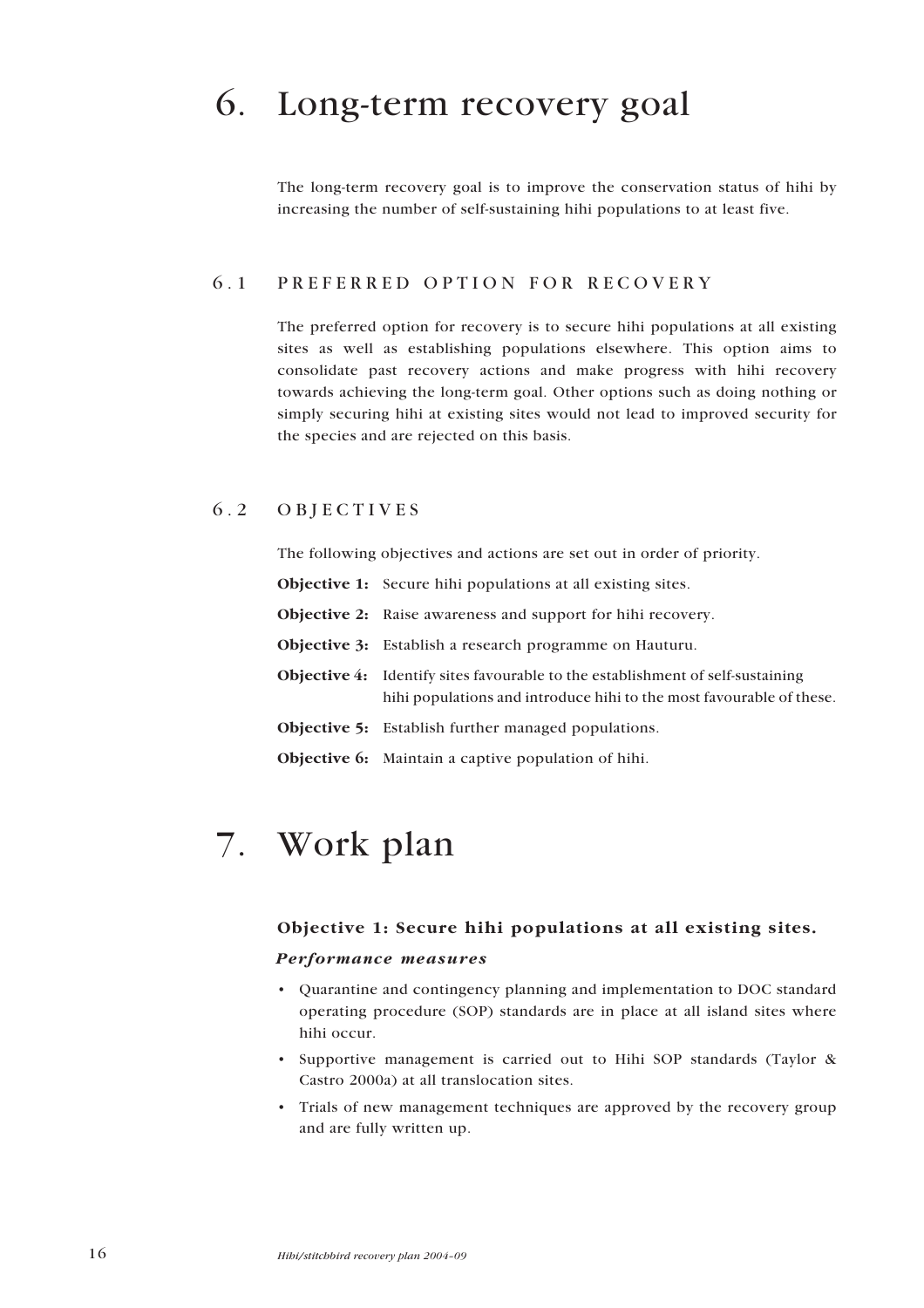#### Explanation

All islands where hihi currently occur have high visitation rates, bringing a persistent threat of ship rats, disease and fire. Illegal and accidental landings are also possible. Hihi are particularly vulnerable to disease, but any of these threats could lead to the rapid decline and possible extinction of a population within a short period. Effective quarantine and contingency is therefore critical to ensuring the security of hihi populations.

Supportive management has been found necessary to maintain and bolster populations at translocation sites. These populations provide some degree of security should disaster befall the Hauturu population. They are also likely to be used as source populations for future translocation attempts. An ongoing commitment to providing supportive management is essential if these populations are to be maintained in as robust a state as possible.

The ultimate aim of all translocations is to establish self-sustaining populations, and management planning at translocation sites should be carried out with this aim in mind, even if it is a distant reality. Where concerted supportive management has failed to produce population growth, continued management must be reviewed.

#### Action 1.1

Within Year 1 of the plan, implement quarantine and contingency measures to SOP standard at all islands where hihi occur, if these are not already in place.

Responsibility: Biodiversity Programme Managers, Warkworth and Kapiti Area Offices.

#### Action 1.2

Throughout the life of the recovery plan, provide ongoing supportive management at current translocation sites using the techniques outlined in the Hihi SOP (Taylor & Castro 2000a). Any significant departures from the Hihi SOP must be approved by the Hihi Recovery Group before implementation.

Responsibility: Biodiversity Programme Managers, Warkworth and Kapiti Area Offices; Recovery Group.

#### Action 1.3

As directed by the Recovery Group, annually trial new techniques that may contribute to more effective supportive management and greater security for hihi populations; if these prove successful, immediately update existing protocols in the Hihi SOP.

Responsibility: Biodiversity Programme Managers, Warkworth, Mt Bruce and Kapiti Area Offices; Fauna Technical Support Officers, Auckland and Wellington Conservancies; Recovery Group.

#### Action 1.4

Carry out monitoring, data recording and collection on an annual basis at all sites where hihi occur to allow assessment of the viability of each population and measure the impacts of management.

Responsibility: Biodiversity Programme Managers, Warkworth and Kapiti Area Offices; Recovery Group.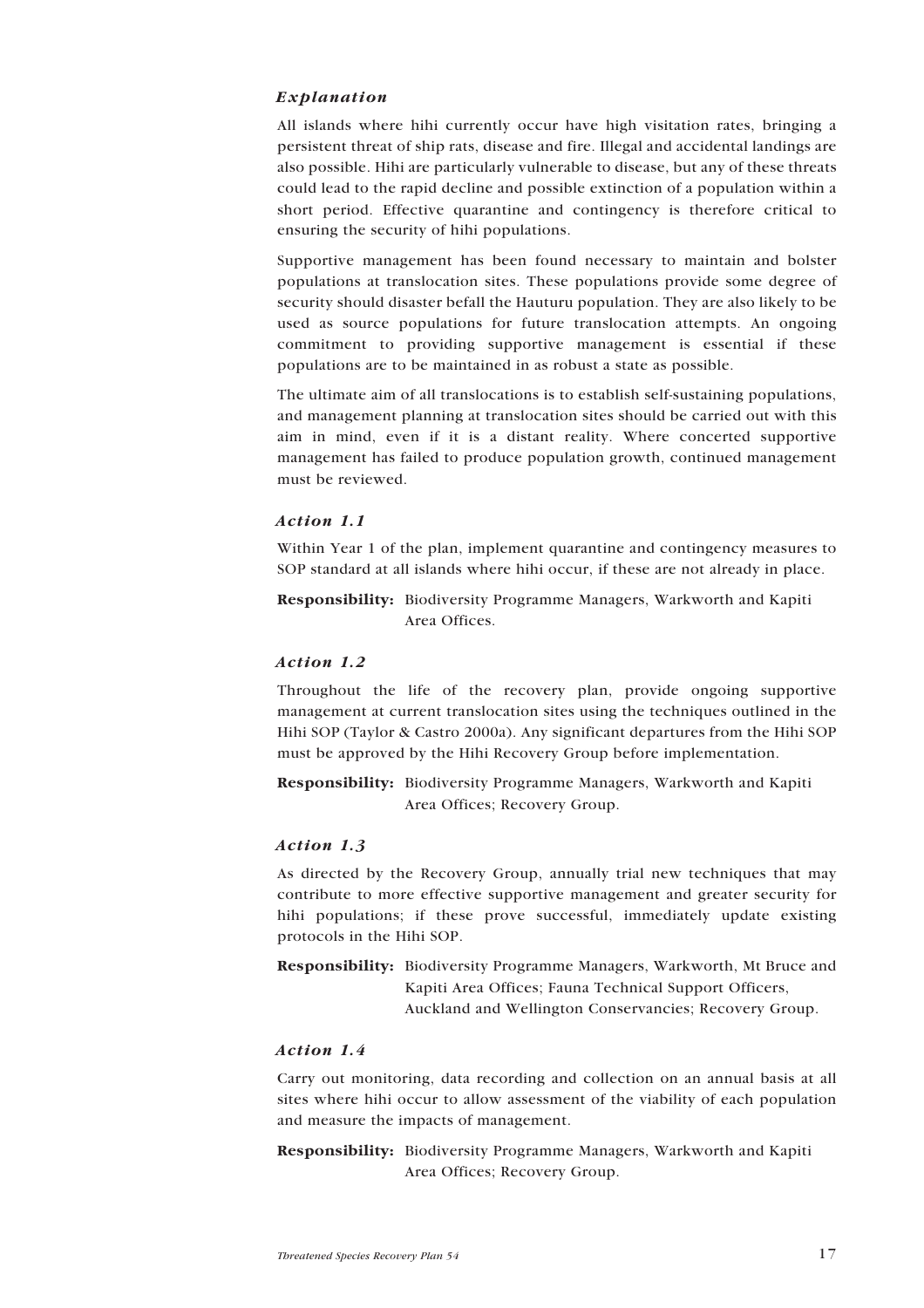#### <span id="page-17-0"></span>Action 1.5

By Year 5 of the plan, undertake assessment of the viability of hihi populations at current (July 2004) translocation sites. Assessment should be similar to that of Griffiths (2002) and must include population viability analysis, the level of management required to sustain the hihi population at each site, and the existence and timing of viable alternative sites that will contribute to the conservation of hihi nationally. If populations at some sites are deemed to have limited long-term prognosis, include options for interim management of surviving hihi in the assessment.

Responsibility: Biodiversity Programme Managers, Warkworth and Kapiti Area Offices; Fauna Technical Support Officers, Auckland and Wellington Conservancies; Recovery Group.

### Objective 2: Raise awareness and support for hihi recovery.

#### Performance measures

- Advocacy plan completed.
- $\cdot$  Sufficient sponsorship funding is secured to enable Objective 3 to be implemented.
- Minimum targets for the publication of media releases and the creation of opportunities for public involvement are met.

#### Explanation

Securing an ongoing commitment to safeguard and support hihi populations will require the profile of hihi and the recovery programme to be raised. Increasing public awareness, empowerment of iwi, support from DOC, continued partnerships with research organisations and suitable sponsorship will all be integral to achieving long-term security for hihi and making progress towards attaining the long-term recovery goal.

#### Action 2.1

By the end of Year 1 of the plan, produce an advocacy document that outlines the steps to be taken toward raising the profile of hihi and gaining support for hihi recovery both within and outside DOC.

Responsibility: Recovery Group.

#### Action 2.2

Starting in Year 1 of the recovery plan, seek an organisation or organisations to sponsor the hihi recovery programme.

Responsibility: Recovery Group.

#### Action 2.3

As part of implementing the advocacy plan (Action 2.1), increase awareness of the importance of hihi recovery objectives both within and outside DOC by carrying out the following:

ï As well as encouraging and facilitating media coverage, issue a minimum of eight media releases a year outlining key results of management and research.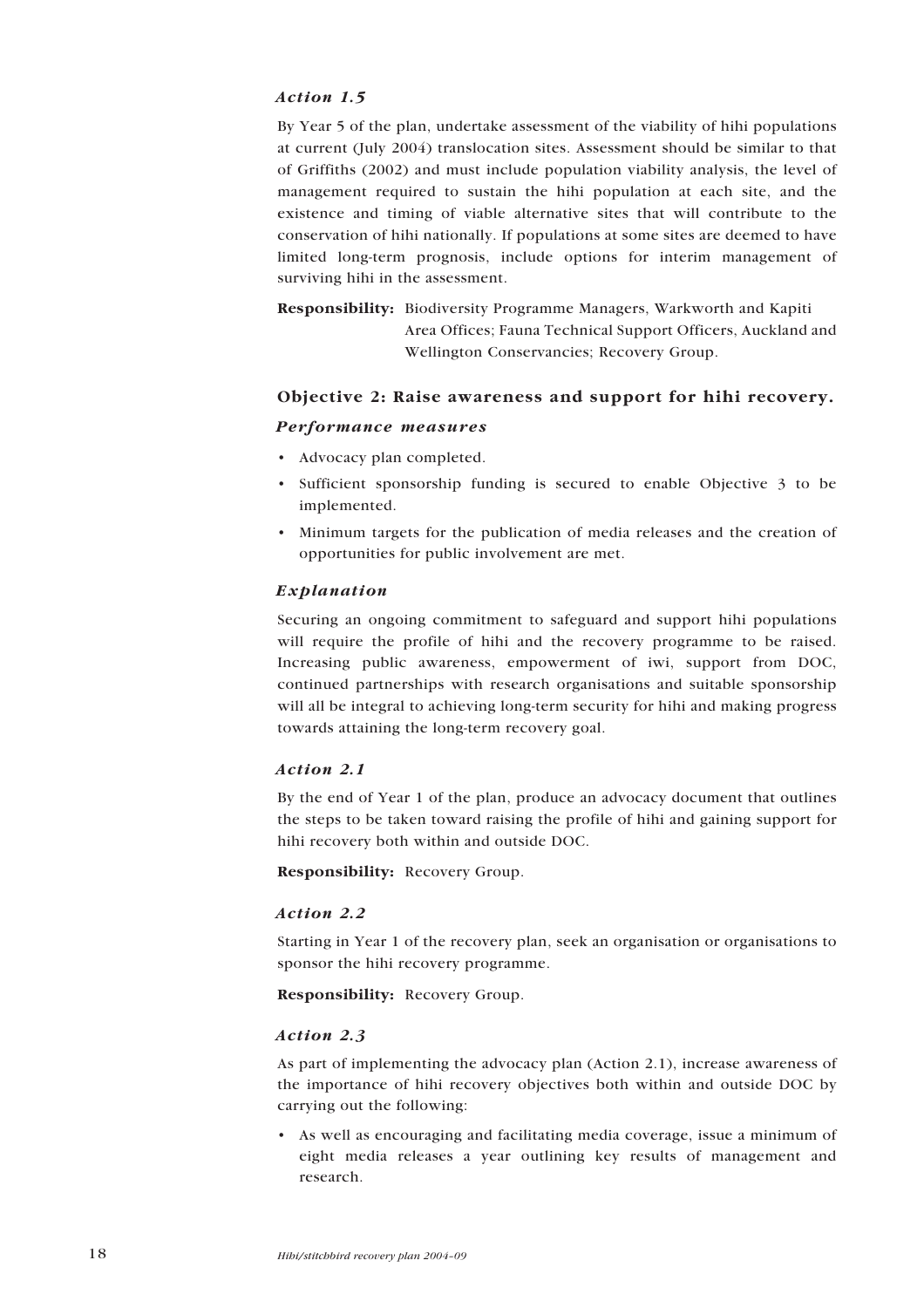- Responsibility: Recovery Group; Biodiversity and Community Relations Programme Managers, Warkworth, Kapiti and Mt Bruce Area Offices.
- Provide, annually, at least five opportunities for local community, school and interest groups to be involved in hihi conservation, through active participation in translocations and breeding season management. Carry out at least one on-site interview with LERNZ every year.
- Responsibility: Recovery Group; Biodiversity and Community Relations Programme Managers, Warkworth, Kapiti and Mt Bruce Area Offices.
- ï Provide annual reports to iwi and hapu actively interested in hihi and encourage iwi representatives to participate in hihi recovery. These annual reports should identify and set out priority tasks for the next 12 months.

Responsibility: Recovery Group; Biodiversity Programme Managers, Warkworth, Kapiti and Mt Bruce Area Offices.

ï Publish results, along with key hihi conservation issues, within 12 months of management and research being completed, in both internal and external publications. If possible, scientific papers and reports should refer to the research needs of the hihi recovery programme.

Responsibility: Biodiversity Programme Managers, Warkworth, Mt Bruce and Kapiti Area Offices; Fauna Technical Support Officers, Auckland and Wellington Conservancies; Recovery Group.

- ï Update senior management on hihi recovery issues through the monthly operating review process.
- Responsibility: Biodiversity Programme Manager, Warkworth; Fauna Technical Support Officer, Auckland Conservancy; Recovery Group.

#### Action 2.4

Identify, solicit and support research and management initiatives that contribute toward priority hihi recovery programme objectives by implementing the following:

• List research and management priorities annually and distribute the list to conservancies, universities and conservation organisations.

Responsibility: Recovery Group; Conservancy Advisory Scientists, North Island.

ï Submit internal proposals for research during annual science planning rounds.

Responsibility: Conservancy Advisory Scientists, North Island; Recovery Group.

- ï Identify, annually, possible external avenues for obtaining research funding and submit proposals for research.
- Responsibility: Conservancy Advisory Scientists, North Island; Recovery Group.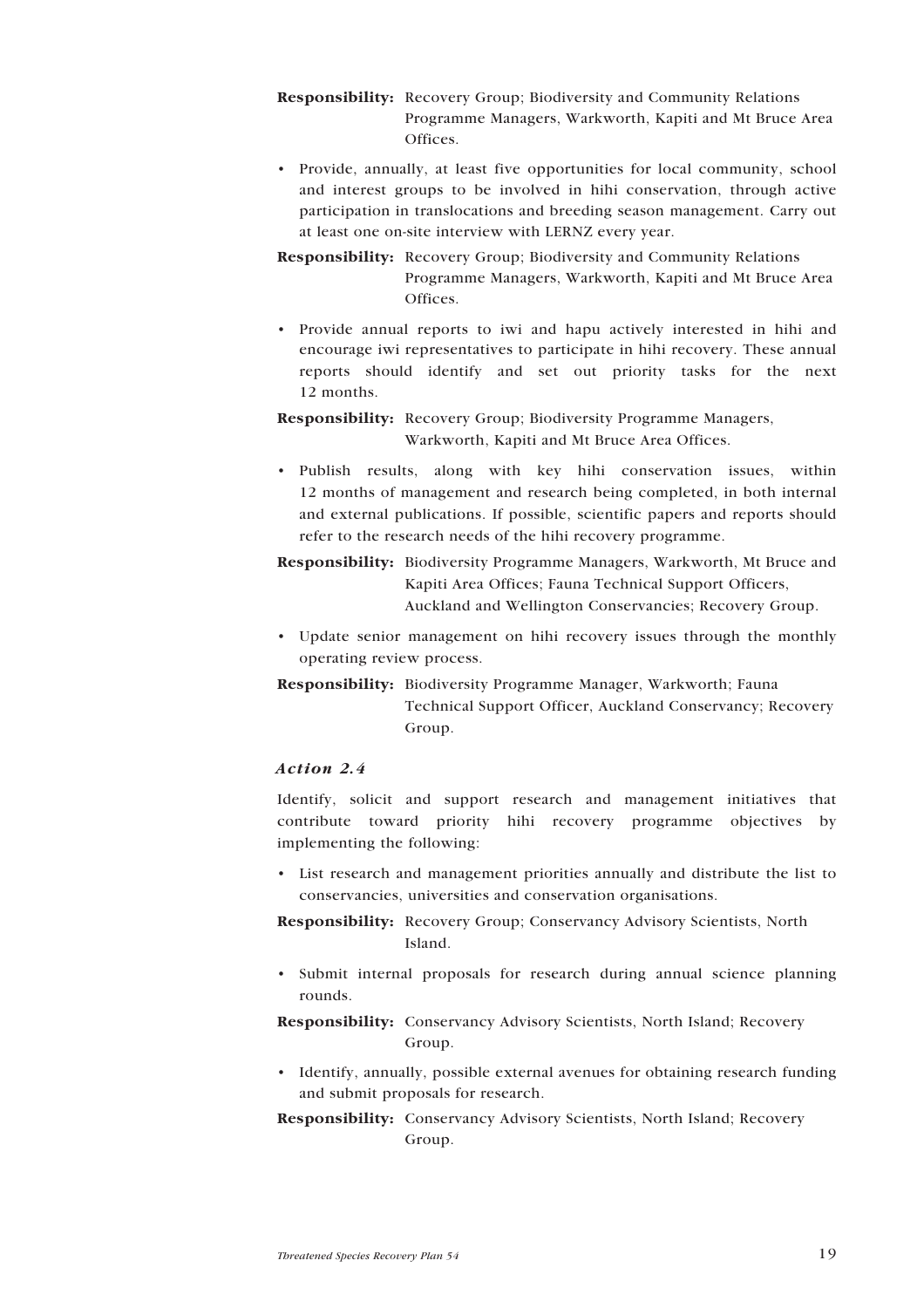### <span id="page-19-0"></span>Objective 3: Establish a research programme on Hauturu/Little Barrier Island.

The key research questions relating to Objective 3 are outlined in Section 8 (Research Priorities).

#### Performance measures

- Research contract established in Year 2 of the plan.
- Updated reports are submitted to the Recovery Group at annual meetings from Area Offices involved in hihi management and monitoring.
- ï Comparative analysis of results from Hauturu and translocated populations is undertaken annually.

#### Explanation

Hauturu/Little Barrier Island is crucial to the long-term security of hihi, yet little information exists about the status of the island's population. Research at this site is vital to determine the long-term viability and threats to this population, and to identify the necessary actions to ensure its security. Information gained from this research will aid the selection of future translocation sites and will improve management techniques aimed at establishing self-sustaining populations elsewhere. Research on Hauturu will reduce the risk of repeating past failures and allow the limited resources available to hihi recovery to be used more efficiently.

A comparative study between the proposed Hauturu research programme and information currently obtained from translocation sites will increase our understanding of the factors limiting translocated populations. Furthermore, it will allow improved selection of future translocation sites, or enable techniques to be developed to overcome obstacles to hihi establishment.

#### Action 3.1

All communication as stated in Actions 2.3 and 2.4 should be used as an opportunity to raise awareness of the need for research on Hauturu.

Responsibility: Recovery Group; Biodiversity and Community Relations Programme Managers, Warkworth, Kapiti and Mt Bruce Area Offices.

#### Action 3.2

As soon as funding is secured, undertake a  $3-5$ -year research programme focused on hihi on Hauturu.

Responsibility: Researchers; Conservancy Advisory Scientist, Auckland; Recovery Group.

#### Action 3.3

Compare, on an annual basis, information gained from the Hauturu research programme with information about translocation sites.

Responsibility: Researchers; Conservancy Advisory Scientist, Auckland; Recovery Group.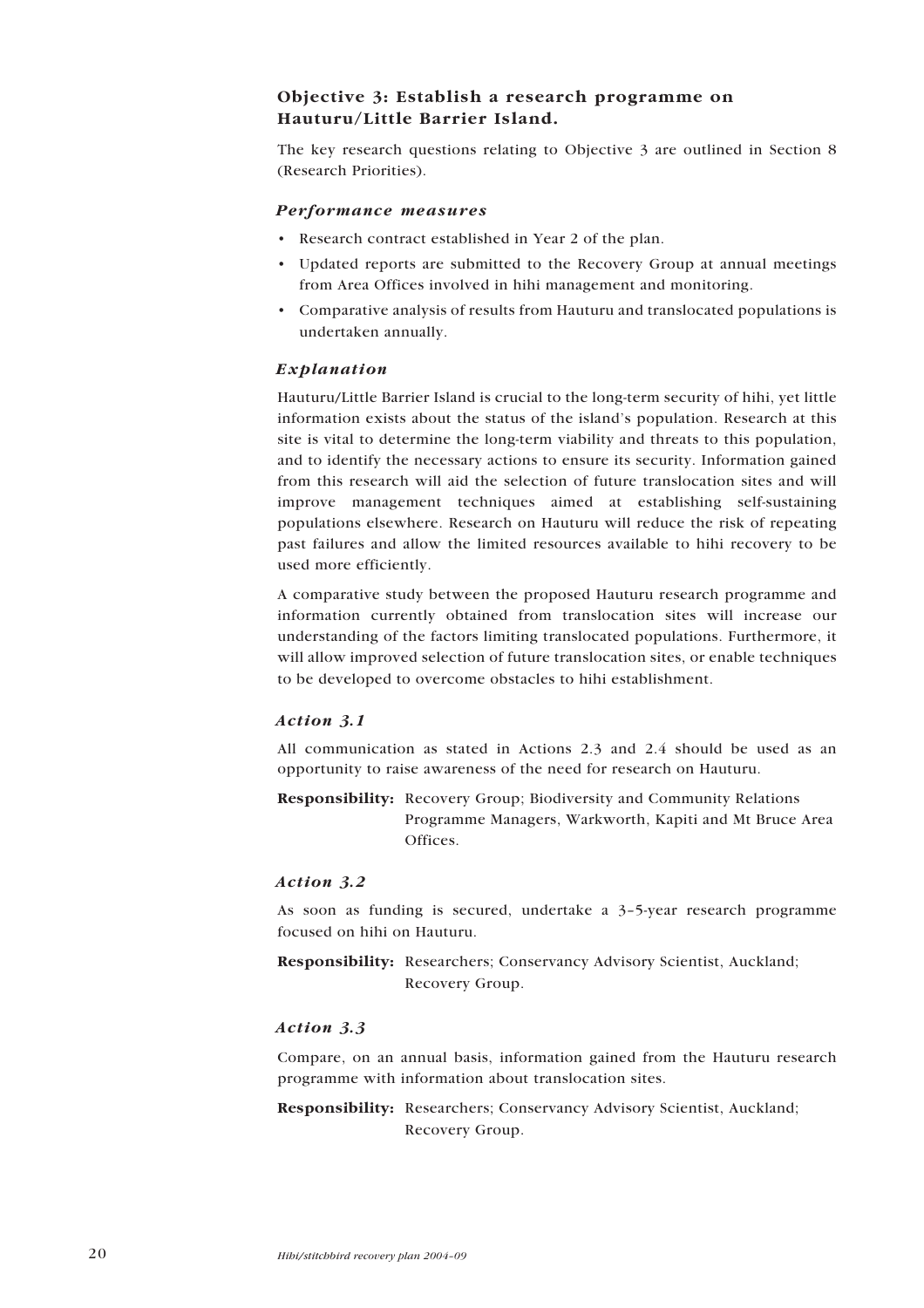<span id="page-20-0"></span>Objective 4: Identify sites favourable to the establishment of self-sustaining hihi populations and introduce hihi to the most favourable of these.

#### Performance measures

- ï Approval gained for translocation proposals to sites meeting the criteria established in Appendix 2 by Year 1 of the plan.
- An understanding of the effects of the removal of hihi from a population is gained from post-transfer monitoring.

#### Explanation

Several geographically-spread sites will be needed to achieve the long-term objective of this recovery plan. Island and mainland sites will be considered where predator-free status or year-round mammalian predator control is in place. Potential locations will be assessed against the criteria outlined in Appendix 2.

#### Action 4.1

By Year 1 of the plan, distribute the essential and desirable criteria for translocation sites (as outlined in Appendix 2) to North Island conservancies and community conservation organisations and seek feedback on sites favourable to establishing self-sustaining hihi populations.

Responsibility: Recovery Group.

#### Action 4.2

Within 6 months of the receipt of feedback (Action 4.1), identify sites conducive to the establishment of self-sustaining hihi populations.

Responsibility: Recovery Group.

#### Action 4.3

By Year 3 of the plan, develop translocation proposals for sites identified for hihi introduction (Action 4.2).

Responsibility: Recovery Group; Fauna Technical Support Officers, North Island; Biodiversity Programme Managers, North Island.

#### Action 4.4

By Year 3 of the plan, begin translocations of hihi from Tiritiri Matangi Island to approved sites.

Responsibility: Recovery Group; Biodiversity Programme Manager, Warkworth; Fauna Technical Support Officer, Auckland.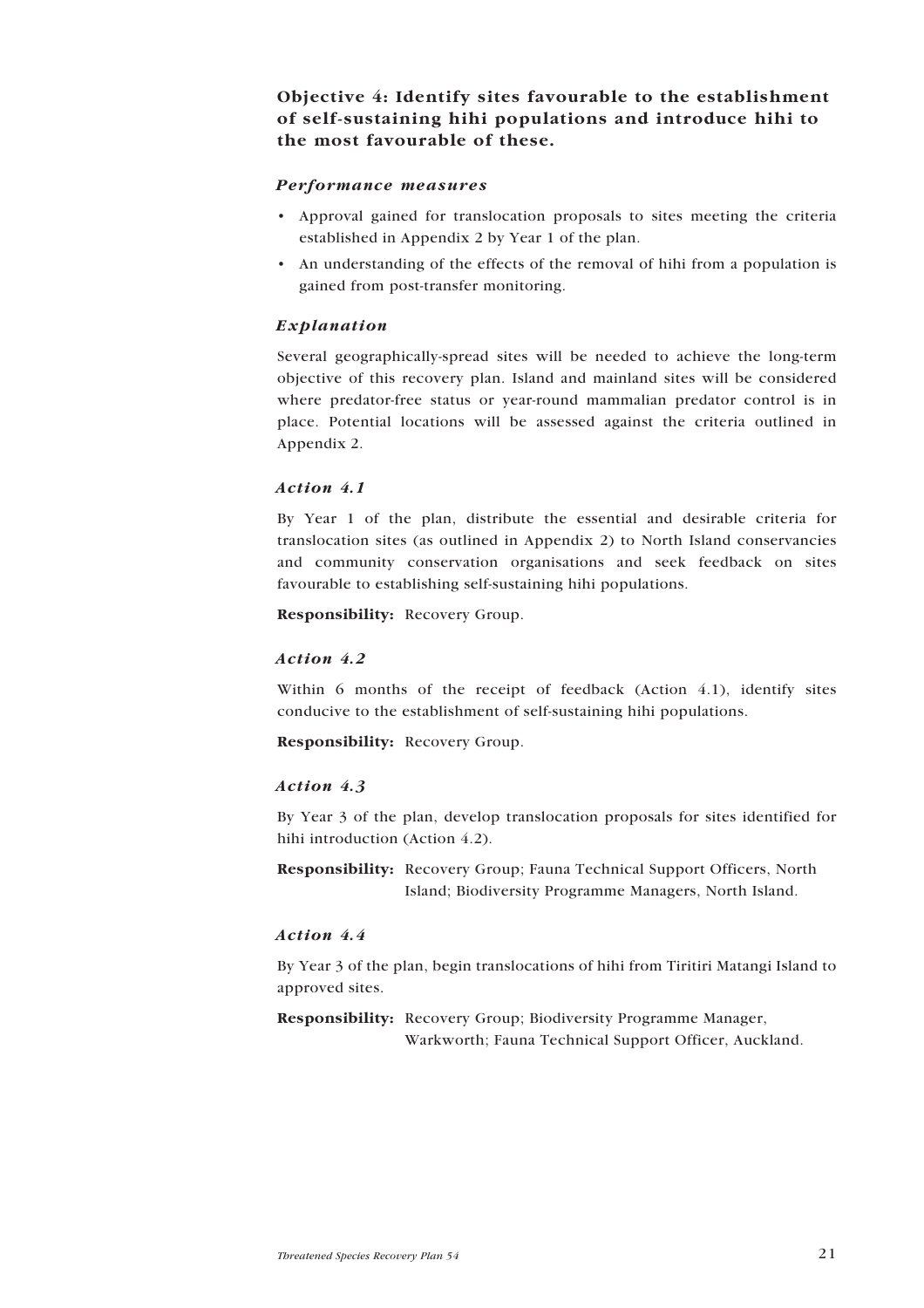#### <span id="page-21-0"></span>Action 4.5

Following the removal of hihi from Tiritiri Matangi Island (Action 4.4), immediately assess the density-dependence on this island and determine the extent to which harvesting of this population can occur. This will be achieved by recording the effects of harvesting on population dynamics and incorporating the results into a population model.

Responsibility: Recovery Group; Biodiversity Programme Manager, Warkworth; Fauna Technical Support Officer, Auckland.

#### Objective 5: Establish further managed populations.

#### Performance measure

• Hihi are released and managed according to Hihi SOP standards (Taylor & Castro 2000a) at a minimum of one new site by Year 2 of the plan.

#### Explanation

Until additional self-sustaining hihi populations are successfully established, a minimum of three populations maintained by supportive management, such as the provision of nest boxes and supplementary food, is required. While these hihi populations are not self-supporting, they provide an important insurance should the Hauturu population be compromised.

Implementing supportive management to maintain hihi populations is a significant commitment (c. 1800 hours (labour) and \$5000 (field supplies) per annum). However, these costs are moderate when compared with those for some other species' recovery programmes, and may be reduced by use of volunteers for some tasks.

Birds for translocation should be sourced initially from successful translocation sites, devolving failed sites or birds that are captive-reared for release. The Hauturu population will not be used as a source for translocated birds until research determines the impact of removal of birds from the population.

#### Action 5.1

By Year 1 of the plan, on the basis of the criteria outlined in Appendix 2, select and approve translocation sites where ongoing management can be provided.

Responsibility: Recovery Group.

#### Action 5.2

By Year 2 of the plan, begin introducing hihi to sites approved by the Recovery Group (Action 5.1).

Responsibility: Recovery Group; Fauna Technical Support Officers, North Island; Biodiversity Programme Managers, North Island.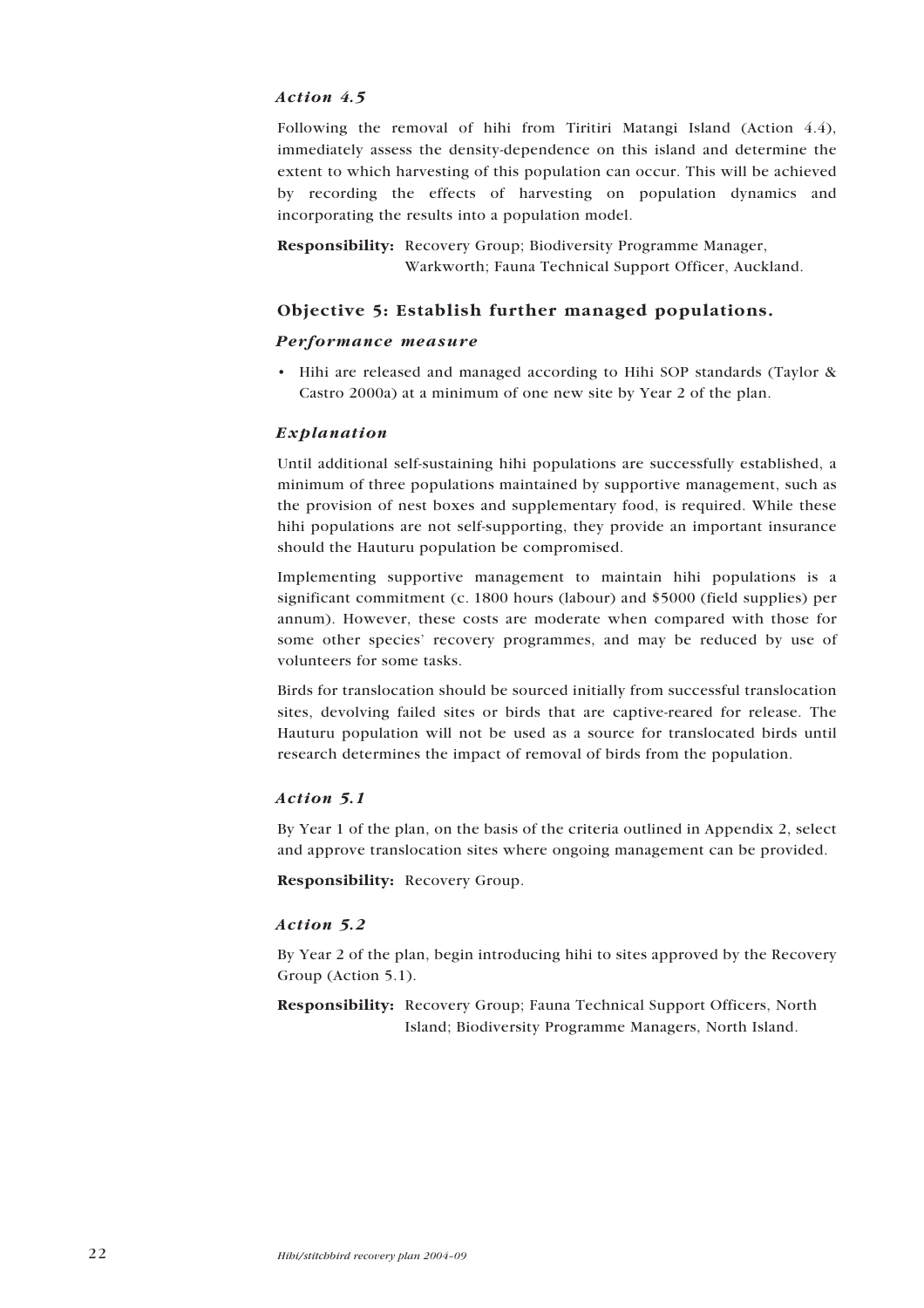### <span id="page-22-0"></span>Objective 6: Maintain a captive population of hihi.

#### Performance measure

- Hihi are managed to standards set out in the hihi husbandry manual (Collen 2000).
- Information relevant and useful to the hihi recovery programme is obtained.

#### Explanation

Captive breeding for release is likely to provide another method for supplementing and sourcing translocated populations. Priorities for captive management have been to perfect captive management techniques, improve survival of captive-bred birds released into the wild and improve current methods of disease management. However, because of the low numbers of birds able to be kept in captivity, the development of effective husbandry and management techniques has been a slow process. Captive management of hihi is intensive, especially during the breeding season. Advocacy has been an added benefit from holding birds in captivity.

#### Action 6.1

By Year 3 of the plan, assess the value of maintaining a captive population at Mt Bruce by weighing up the investment of resources against the advances being made in captive management techniques and survival of birds postrelease.

Responsibility: Recovery Group.

#### Action 6.2

Depending on the outcome of Action 5.1, maintain a captive population at Mt Bruce for the principal purpose of breeding for release and approved research programmes.

Responsibility: Biodiversity Programme Manager, Mt Bruce.

#### Action 6.3

Investigate, annually, new methods of stress and disease control in captive hihi populations.

Responsibility: Biodiversity Programme Manager, Mt Bruce; Fauna Technical Support Officer Wellington; Conservancy Advisory Scientist, Wellington.

#### Action 6.4

Develop techniques that maximise the potential for captive-reared birds to establish in the wild.

Responsibility: Biodiversity Programme Manager, Mt Bruce; Fauna Technical Support Officer, Wellington.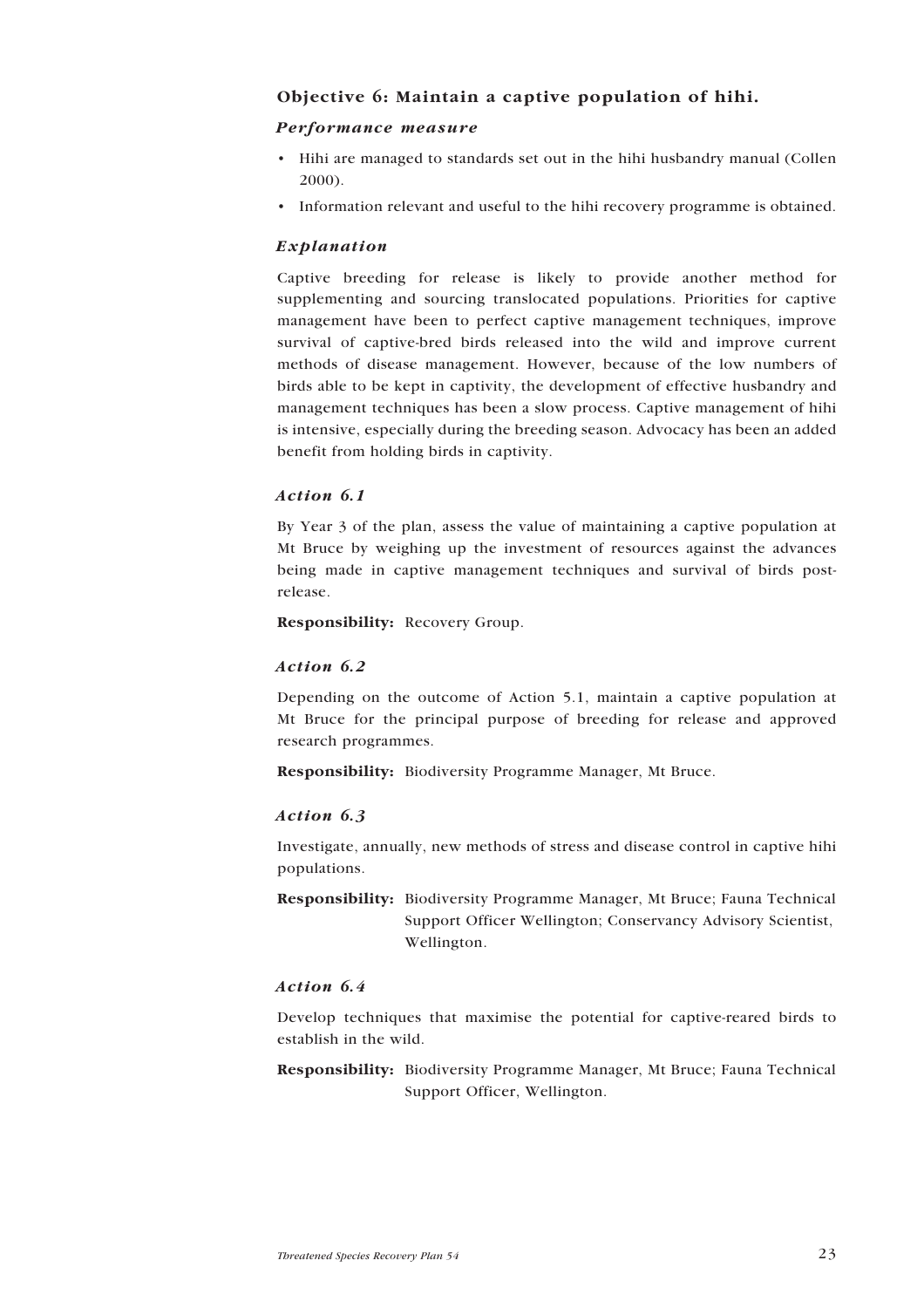## <span id="page-23-0"></span>8. Research priorities

This section outlines the key research priorities for the hihi recovery programme. The focus of this work is to obtain information that will facilitate the eventual attainment of the recovery plan's long-term goal, while at the same time consolidating and building upon information already available.

### 8.1 HAUTURU/LITTLE BARRIER ISLAND

Establishing a research programme on Hauturu is a major priority for the hihi recovery programme. In order to secure what is the only sizeable and selfsustaining population of hihi, information is urgently required on the viability of this population, and the threats to it. Information from the Hauturu population would be useful in improving hihi management techniques, as well as providing a better understanding of the requirements for establishing selfsustaining hihi populations elsewhere. Examples of relevant questions are:

- What is the status of the Hauturu hihi population in terms of its viability?
- What is the best method for assessing the ongoing status of hihi on Hauturu?
- ï What population parameters (i.e. breeding success, adult and juvenile survival) allow the Hauturu population to remain viable in the absence of supportive management?
- What are the differences in interspecific competition for resources between Hauturu and the translocation sites?
- What are the patterns of hihi habitat use on Hauturu, and what does this predict about their habitat requirements elsewhere and the ability of other sites to support hihi?
- What are the significant causes of mortality to hihi on Hauturu?
- ï What diseases are present or absent in the Hauturu population? Which diseases pose the biggest threat?
- What are the most significant threats to hihi on Hauturu? How can these threats be eliminated or minimised?

### 8.2 EFFECTS OF RESOURCE AVAILABILITY

The role of resource quantity and quality and the effect of interspecific competition on hihi survival and population establishment following translocation. Examples of relevant questions are:

- ï What is the effect of food quality on female hihi reproductive output (number of eggs and chicks fledged), and on chick developmental rate and survival to breeding age?
- What are the differences in plant phenology, energetic needs and feeder-use between translocation sites and Hauturu?
- What is the importance of the presence and/or abundance of natural foods on female hihi deciding to desert late clutches in translocated populations?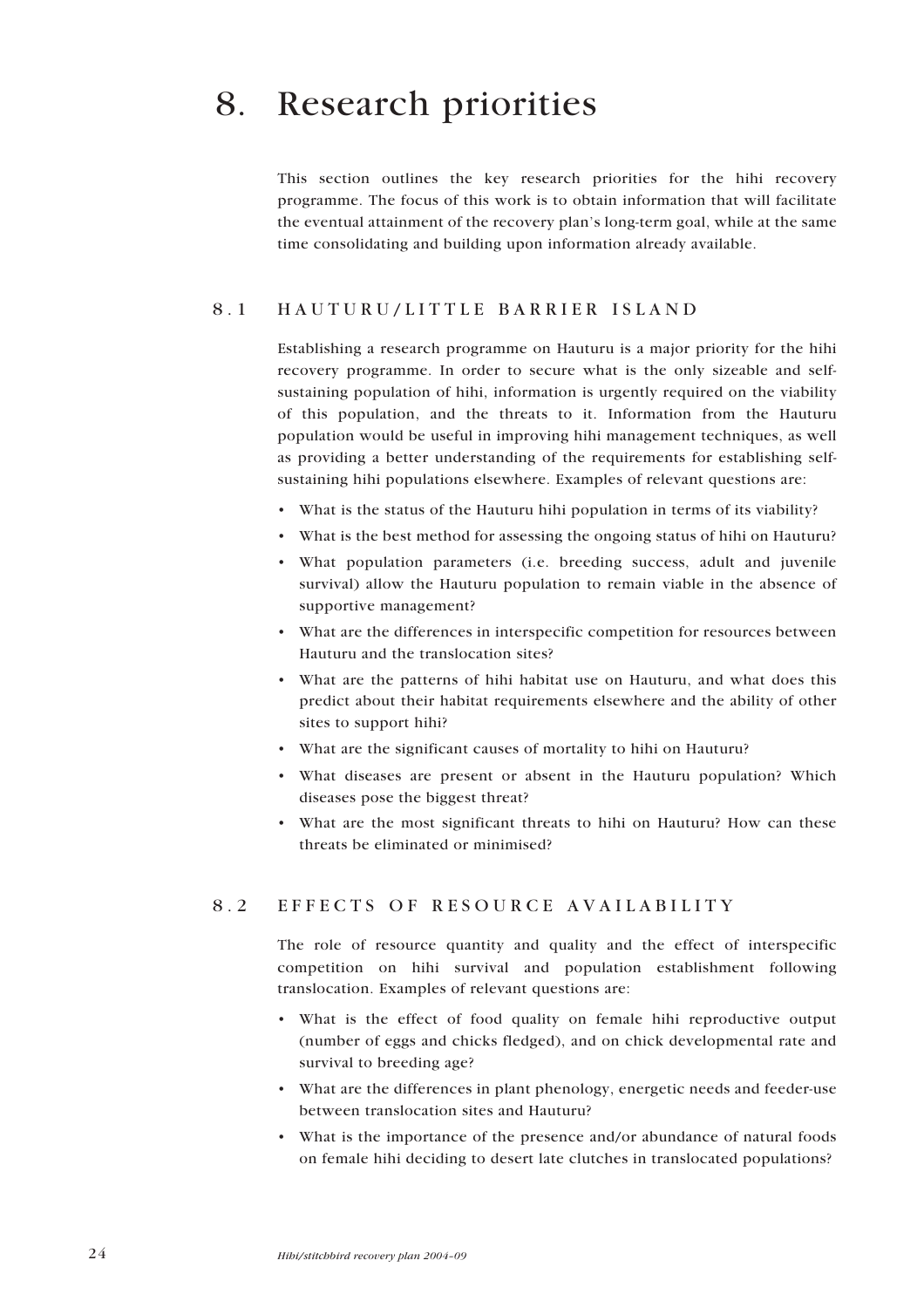#### <span id="page-24-0"></span>8.3 DISEASE, ECTOPARASITES AND STRESS

Impacts of disease and ectoparasites have been observed in hihi at all of the translocation sites (Cork 1994; Alley et al. 1999). Key questions are:

- What is the prevalence of Aspergillus fumigatus at potential mainland translocation sites in comparison with Mokoia Island, Tiritiri Matangi Island and Hauturu?
- How do habitat or micro-environmental conditions affect prevalence of nest mites, and how should this affect our choice of sites for translocation or nest boxes?
- ï How can mite infestations be suppressed in a cost-effective and efficient way, without having a negative effect on chicks and nesting hihi?

## 9. Review date

This recovery plan should be reviewed by September 2009.

## 10. Acknowledgements

The Hihi Recovery Group wish to acknowledge the financial contribution of the Marsden Fund, Massey University, Auckland University, World Wide Fund for Nature, Software Education Associates Ltd, Department of Conservation, Todd Foundation, Lottery Science, Guardian Trust and the Federation of University Women towards hihi conservation and research into hihi ecology and biology. Without this assistance, we would know very little about how to recover hihi.

An enormous number of researchers, volunteers, iwi groups, community organisations and colleges have contributed freely of their time and resources to assist with the research and management of translocated hihi populations. There are too many people to list here, but we thank you all for your efforts.

Thank you to Leigh Bull, Doug Armstrong, Matt Low and others for commenting on drafts of this plan, your input was most appreciated. Finally, to those who have been involved in recovery planning over the last few years, thank you for your efforts, they will be well rewarded. For hihi recovery, the next five years are sure to be the most exciting yet.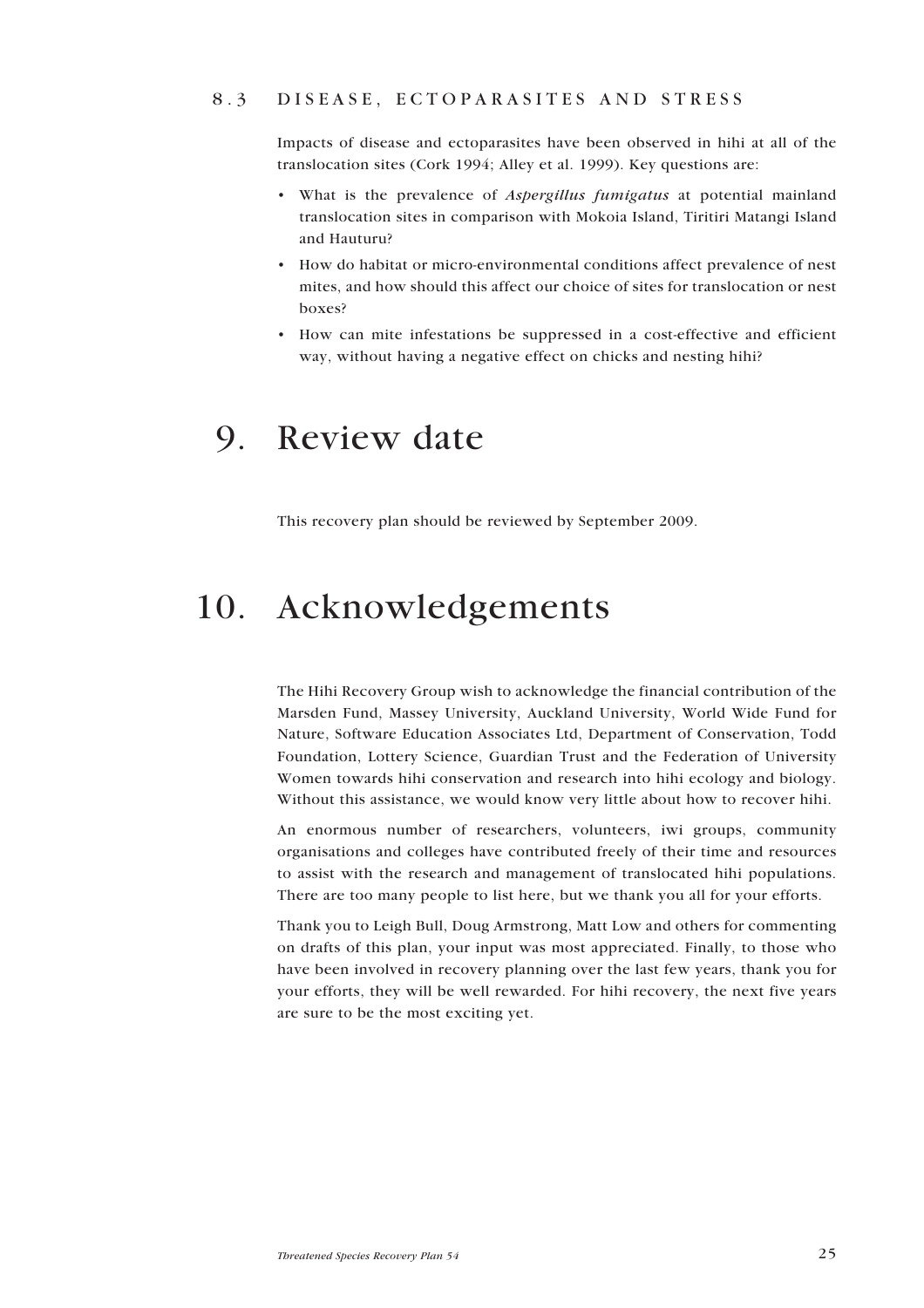## <span id="page-25-0"></span>11. References

- Alley, M.R.; Castro, I.; Hunter, J.E.B. 1999: Aspergillosis in hihi (Notiomystis cincta) on Mokoia Island. New Zealand Veterinary Journal 47: 88-91.
- Angehr, G.R. 1984: Establishment of the stitchbird on Hen Island. Notornis 31: 175-177.
- Armstrong, D.P.; Castro, I.; Alley, J.C.; Fenestra, B.; Perrott, J.K. 1999: Mortality and behaviour of hihi, an endangered New Zealand honeyeater, in the establishment phase following translocation. Biological Conservation 89: 329-339.
- Armstrong, D.P.; Ewen, J.G. 2001: Testing for food limitation in reintroduced hihi populations: contrasting results for two islands. Pacific Conservation Biology 7: 87-92.
- Armstrong, D.P.; Perrott, J.K. 2000: An experiment testing whether condition and survival are limited by food supply in a reintroduced hihi population. Conservation Biology 14: 1171-1181.
- Armstrong, D.P.; Perrott, J.K.; Castro, I. 1997: The effect of food supply on the viability of hihi populations: an experimental study on Mokoia. World Wide Fund for Nature, Auckland.
- Armstrong, D.P.; Perrott, J.K.; Castro, I. 2001: Estimating impacts of poison operations using mark recapture analysis: hihi (Notiomystis cincta) on Mokoia Island. New Zealand Journal of Ecology 25: 49-54.
- Buller, W.L. 1888: A History of the Birds in New Zealand. Second edition. Buller, London.
- Castro, I. 1991: Stitchbird release to Kapiti Island. Unpublished report, Department of Conservation, Wellington.
- Castro, I. 1993: Report to the Wellington Conservancy on the behavioural ecology study of stitchbirds on Kapiti Island. Unpublished report, Department of Conservation, Wellington.
- Castro, I. 1995: Behavioural ecology and management of hihi, Notiomystis cincta, an endemic New Zealand honeyeater. Unpublished Ph.D. thesis, Massey University, Palmerston North, New Zealand.
- Castro, I.; Alley, J.C.; Empson, R.A.; Minot, E.O. 1994a: Translocation of hihi or stitchbird (Notiomystis cincta) to Kapiti Island, New Zealand: translocation techniques and comparison of release strategies. Pp. 113-120 in Melody, S. (Ed): Reintroduction Biology of Australian and New Zealand Fauna. Surrey, Beatty and Sons, Australia.
- Castro, I.; Brunton, D.H.; Mason, K.M.; Ebert, B.; Griffiths, R. 2003: Effect of food supplementation, female age and clutch number on productivity in a translocated population of hihi (Notiomystis cincta). Biological Conservation 114: 271-280.
- Castro. I.; Minot, E.O.; Alley, J.C. 1994b: Feeding and breeding behaviour of hihi or stitchbirds (Notiomystis cincta) recently translocated to Kapiti Island, New Zealand, and possible management alternatives. Pp.  $121-128$  in Melody, S. (Ed): Reintroduction Biology of Australian and New Zealand Fauna. Surrey, Beatty and Sons, Australia.
- Castro, I.; Minot, E.O.; Fordham, R.A.; Birkhead, T.R. 1996: Polygynandry, face-to-face copulation and sperm competition in the hihi Notiomystis cincta (Aves: Meliphagidae). Ibis 138:765-771.
- Castro, I.; Robertson A.W. 1997: Honeyeaters and the New Zealand forest flora: the utilisation and profitability of small flowers. New Zealand Journal of Ecology 21: 169-179.
- Craig, J.L.; Stewart, A.M.; Douglas, M.E. 1981: The foraging of New Zealand honeyeaters. New Zealand Journal of Zoology 8: 87-91.
- Collen, R. 2000: Stitchbird captive management plan. Unpublished report, Department of Conservation, Mt Bruce Wildlife Centre.
- Cork, S. 1994: Yersinia pseudotuberculosis, iron and disease in birds. Unpublished Ph.D. thesis, Massey University, Palmerston North, New Zealand.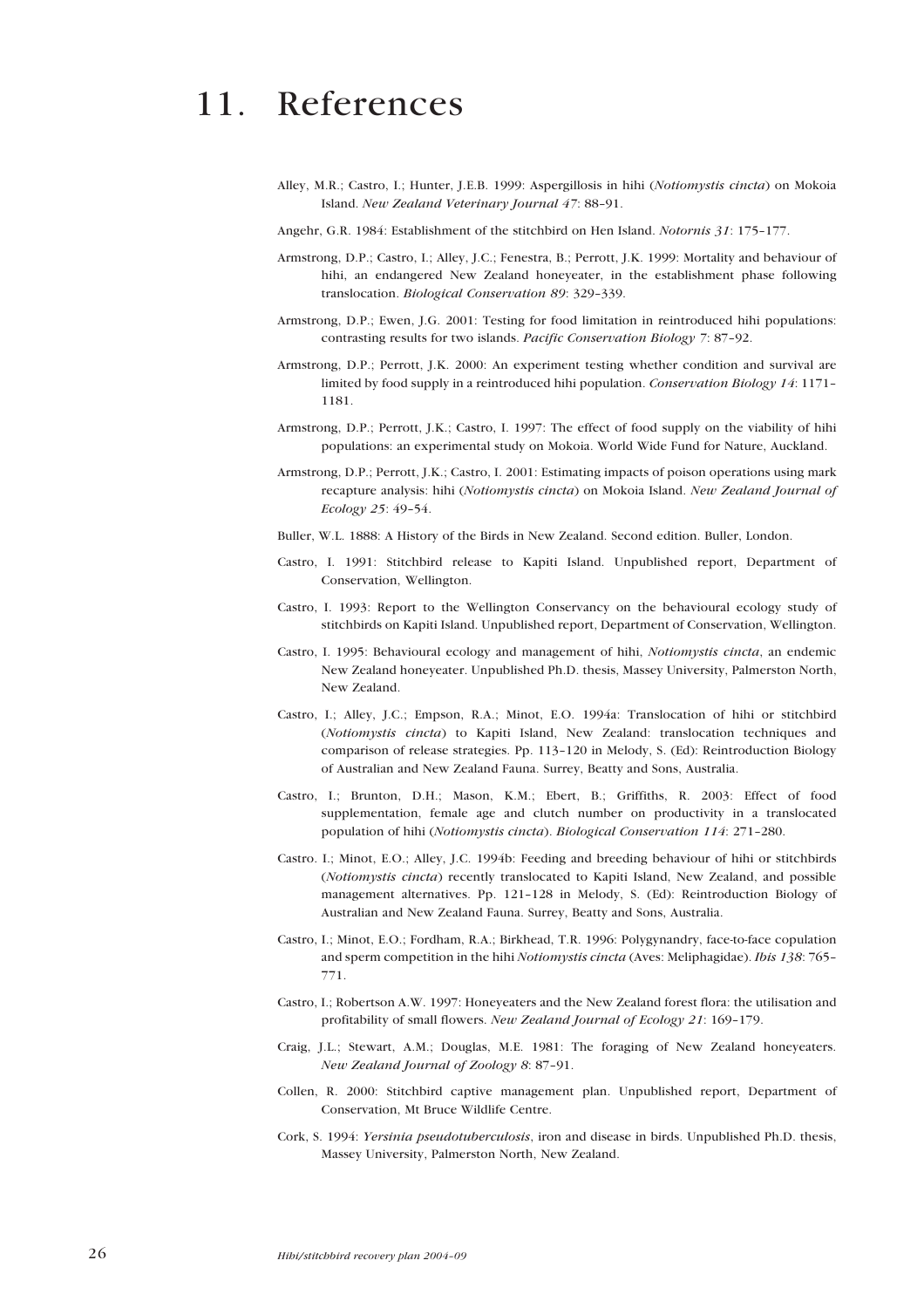- Driskell, A.C. 2001: Molecular systematics, biogeography and evolution of the Meliphagidae (Passeriformes). Unpublished Ph.D. thesis, University of Chicago, Chicago, U.S.A.
- Dimond, W. 2002: Report on hihi breeding season on Mokoia Island 2001/2002 season. Unpublished report, Department of Conservation, Rotorua.
- Empson, R. 1992: Report on release of stitchbirds on Kapiti Island, August-September 1991. Unpublished report, Department of Conservation, Wellington.
- Empson, R.A.; Miskelly, C.M. 1999: The risks, costs and benefits of using brodifacoum to eradicate rats from Kapiti Island, New Zealand. New Zealand Journal of Ecology 23: 241-254.
- Ewen, J. 1996: Monitoring and management of stitchbirds on Tiritiri Matangi Island. Unpublished report, Department of Conservation, Auckland.
- Ewen, J.G.; Armstrong, D.P.; Lambert, D.M. 1999. Floater males gain reproductive success through extra-pair fertilizations in the stitchbird. Animal Behaviour 58: 321-328.
- Fraser, I. 2002: Report on hihi management on Tiritiri Matangi Island breeding season 2001/2002. Unpublished report, Department of Conservation, Auckland.
- Gravatt, D.J. 1970: Honeyeater movements and the flowering cycle of vegetation on Little Barrier Island. Notornis 17: 96-101.
- Griffiths, R.W. 1999: Report on the 1998/1999 hihi breeding season on Mokoia Island. Unpublished report, Department of Conservation, Rotorua.
- Griffiths, R.W. 2000: Report on the 1999/2000 hihi breeding season on Mokoia Island. Unpublished report, Department of Conservation, Rotorua.
- Griffiths, R.W. 2002: A review of the Mokoia Island hihi management programme. Unpublished report, Department of Conservation, Warkworth.
- Griffiths, R.W.; Wilson, G. 2002: Assessment of environmental effects for the eradication of kiore (Rattus exulans) from Little Barrier Island (Hauturu). Unpublished report, Department of Conservation, Warkworth.
- Hamill, J.; Griffiths, R.W. 2001: Report on the 2000/2001 hihi breeding season on Mokoia Island. Unpublished report, Department of Conservation, Rotorua.
- Haxton, J. 1999: Hihi-stitchbird (Notiomystis cincta) 1998/1999 breeding season report, Kapiti Island. Unpublished report, Department of Conservation, Wellington.
- Higgins, P.J.; Peter, J.M.; Steele, W.K. (Eds.) 2001: Handbook of Australian, New Zealand and Antarctic Birds Volume 5: Tyrant-flycatchers to chats. Oxford University Press, Melbourne.
- Hitchmough, R. (Comp.) 2002: New Zealand threat classification system lists 2002. Threatened Species Occasional Publication 23. Department of Conservation, Wellington.
- Lovegrove, T. 1986: Stitchbirds on Kapiti Island 1983-1985. Unpublished report, Department of Conservation, Wellington.
- Molloy, J.; Bell, B.D.; Clout, M.; de Lange, P.; Gibbs, G.; Given, D.; Norton, D.; Smith, N.; Stephens, T. 2002. Classifying species according to threat of extinction-a system for New Zealand. Threatened Species Occasional Publication 22. Department of Conservation, Wellington.
- Oliver, W.R.B. 1955: New Zealand Birds. Second edition. A.H. & A.W. Reed, Wellington.
- Owen, K.L. 2003: Transfer report on translocation of hihi from Mokoia Island to Kapiti Island and Mt Bruce in August and November 2002. Unpublished report, Department of Conservation, Rotorua.
- Perrott, J.K. 1997: Effects of food supply and competition on the outcome of hihi (Notiomystis cincta) translocated to Mokoia Island. Unpublished M.Sc. thesis, Massey University, Palmerston North, New Zealand.
- Perrott, J.K. 2001: The ecology of Aspergillus fumigatus and implications for wildlife conservation in modified environments. Unpublished Ph.D. thesis, Massey University, Palmerston North, New Zealand.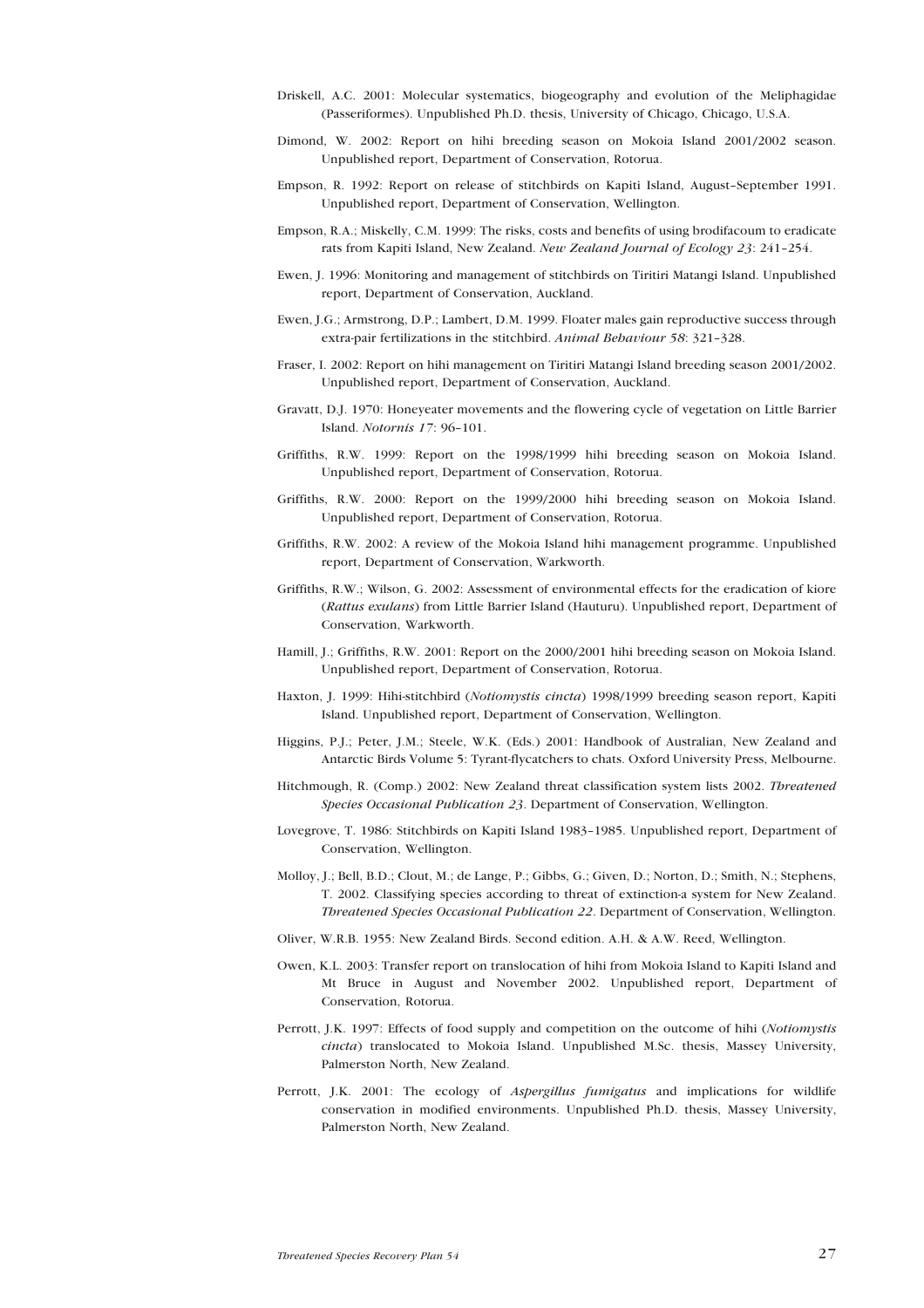- Perrott, J.K.; Armstrong, D.P. 2000: Vegetation composition and phenology of Mokoia Island, and implications for the reintroduced hihi population. New Zealand Journal of Ecology 24:  $19-30.$
- Rasch, G. 1985a: The ecology of cavity nesting in the stitchbird (Notiomystis cincta). New Zealand Journal of Zoology 12: 637-642.
- Rasch, G. 1985b: The behavioural ecology and management of the stitchbird. Unpublished M.Sc. thesis, University of Auckland, Auckland, New Zealand.
- Rasch, G.; Boyd, S.A.; Clegg, S. 1996: Stitchbird (hihi) Notiomystis cincta recovery plan. Threatened Species Recovery Plan 20. Department of Conservation, Wellington.
- Reischek, A. 1930: Yesterdays in Maoriland: New Zealand in the eighties. Jonathan Cape, London.
- Stamp, R. 2001: Monitoring and management of Tiritiri Matangi Island stitchbird (Notiomystis cincta) 2000/01 breeding season. Unpublished report, Department of Conservation, Auckland.
- Taylor, J. 1999: Monitoring of Tiritiri Matangi Island stitchbird (Notiomystis cincta) 1998/99 breeding season. Auckland Conservancy Technical Report Series 1999. Department of Conservation, Auckland.
- Taylor, J 2000: Monitoring and management of Tiritiri Matangi Island stitchbird (Notiomystis cincta) 1999/00 breeding season. Auckland Conservancy Technical Report Series 2000. Department of Conservation, Auckland.
- Taylor, S.; Castro, I. 2000a: Hihi standard operating procedures. Unpublished report, Department of Conservation, Wellington.
- Taylor, S.; Castro, I. 2000b: Translocation history of hihi (stitchbird), an endemic New Zealand honeyeater. *Reintroduction News 19*. IUCN Species Survival Commission.
- Veitch, C.R. 1980: Feral cats on Little Barrier Island. Wildlife A Review 11: 62-64.
- Wilson, L.R. 1997: The ecology and management of honeyeaters in northern New Zealand. Unpublished M.Sc. thesis, Auckland University, Auckland, New Zealand.
- Wilson, L.R. 1998: Breeding season management of the stitchbird (hihi) on Tiritiri Matangi Island. Auckland Conservancy Technical Report Series 18. Department of Conservation, Auckland.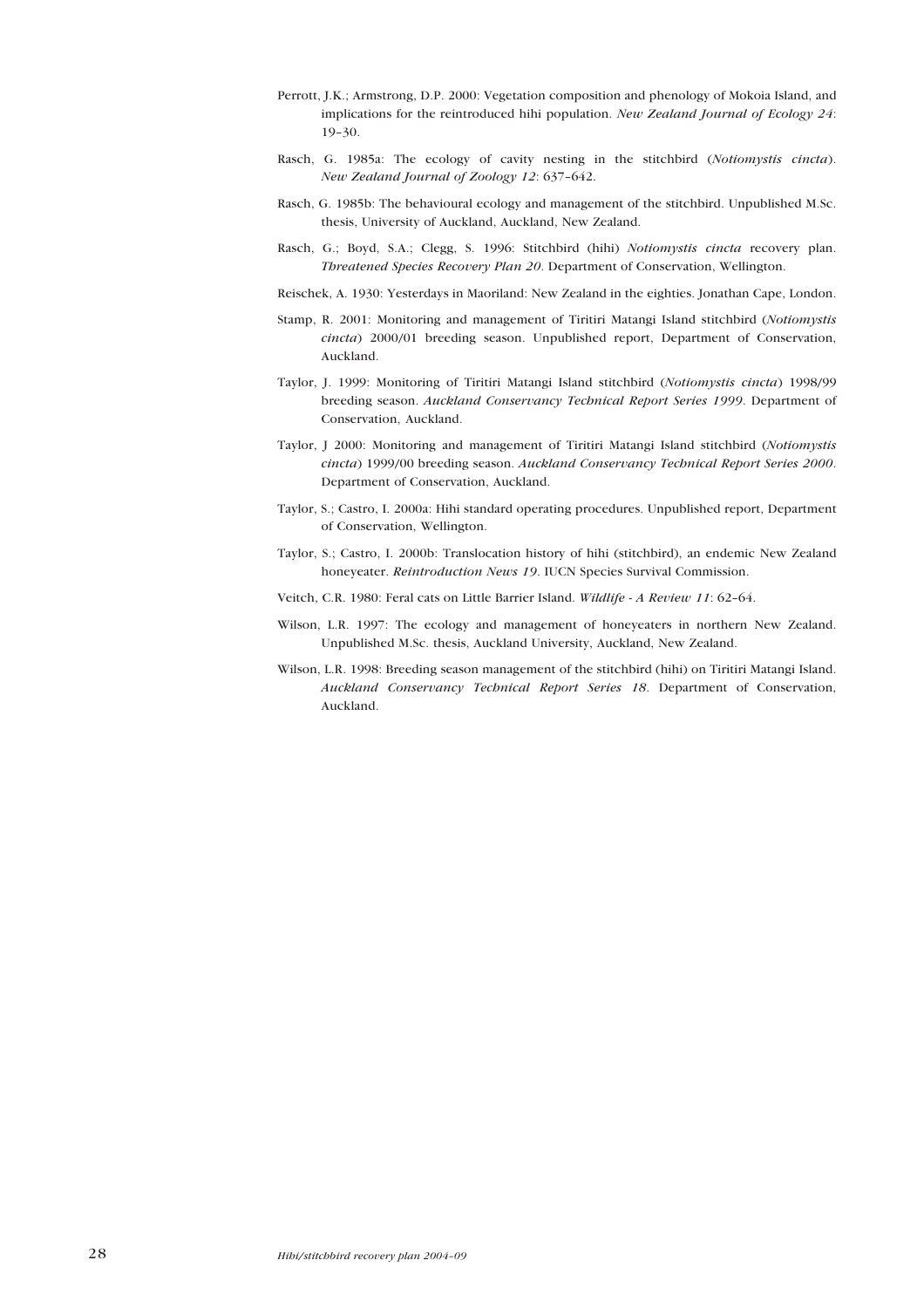# <span id="page-28-0"></span>Appendix 1

## KEY RESEARCH AND MANAGEMENT RESULTS ACHIEVED DURING THE COURSE OF THE FIRST HIHI RECOVERY PLAN

- Hihi survive translocation better if released immediately into areas where there are no conspecifics present (Castro et al. 1994a).
- Artificial nest boxes have been successfully used in supporting hihi breeding in regenerating habitats (Armstrong et al. 1999; Taylor & Castro 2000a).
- Management of nest mite infestations in artificial nest boxes has been necessary to improve the number of young fledged at translocation sites (Armstrong et al. 1999).
- ï Both feeders and nest boxes have greatly improved assisted management, research and monitoring of translocated populations (Castro et al. 1994b; Armstrong et al. 1999).
- Food supplementation experiments showed that:
	- 1. Supplementation improved hihi survival on Tiritiri Matangi Island, but not on Mokoia Island (Armstrong & Perrot 2000; Armstrong & Ewen 2001).
	- 2. Mokoia hihi fledged more young in years that supplementary food was provided compared with the one year when it was not.
	- 3. Mokoia females with ad libitum access to supplementary food did not fledge significantly more young compared with females that occasionally accessed distant feeders (Armstrong et al. 1997).
	- 4. Mokoia hihi did not produce significantly more young when a complete nutritional supplement was provided compared with times when just sugar or jam water was supplied.
	- 5. Food supplementation influenced female survival and behaviour during incubation and brooding.
- ï Hihi are susceptible to aspergillosis and coccidiosis (Alley et al. 1999).
- Aspergillus fumigatus is highly prevalent on Mokoia, less prevalent on Tiritiri Matangi and scarce on Hauturu, possibly accounting for different survival rates among these islands (Perrott 2001). Aspergillus fumigatus is promoted by clearance of vegetation (even leaves) and other forms of disturbance.
- ï Hihi populations are not deleteriously affected by the aerial distribution of cereal baits containing 20 ppm brodifacoum to eradicate rodents (Empson & Miskelly 1999; Armstrong et al. 2001; Griffiths & Wilson 2002).
- The distribution of nest boxes and feeders appears to have an effect on hihi mating systems and, possibly, on the degree of paternal investment.
- Survival of captive-bred birds released into the wild has, to date, been poor.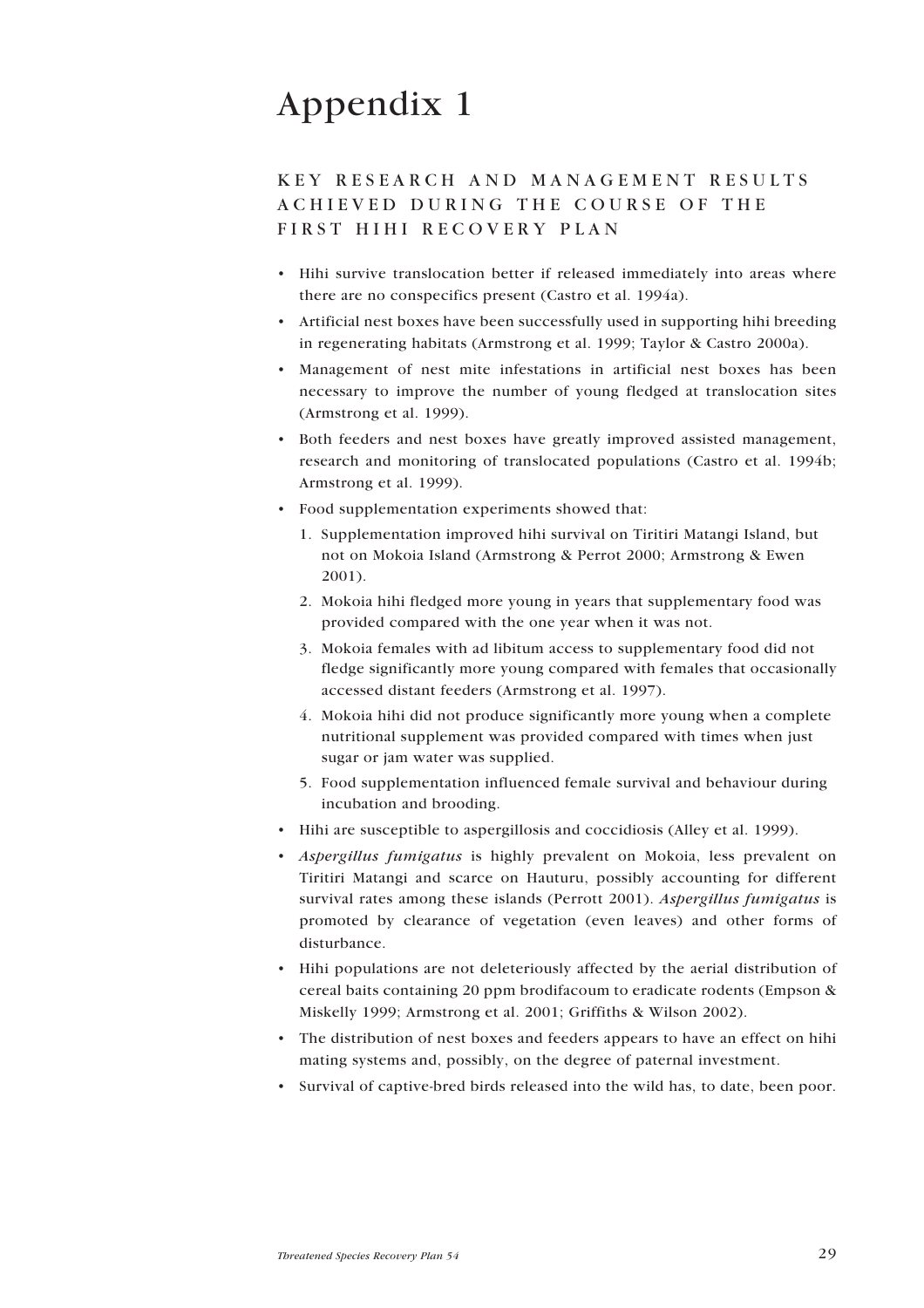# <span id="page-29-0"></span>Appendix 2

## CRITERIA FOR ASSESSING SITE SUITABILITY FOR THE REINTRODUCTION OF HIHI

Essential attributes of a site being considered for the reintroduction of hihi:

1. A year-round supply of suitable food exists in sufficient quantity to preclude the possibility of gaps in nectar and fruit availability.

A year-round supply of suitable food constitutes a diverse range (no less than eight species), flowering or fruiting at any particular time of the year. Species could include hinau, kohekohe, puriri, rata, pohutukawa, kowhai, rewarewa, karo, fivefinger, pate, mahoe, kotukutuku/tree fuchsia, harakeke/ flax, nikau and Pittosporum, Coprosma and Alseuosmia spp.

Food sources such as those listed must be present in sufficient quantity to allow hihi ready access despite the presence of dominant competitors such as korimako/bellbird and tui.

A diverse and abundant invertebrate community is also desirable.

NB: This requirement may be offset by the provision of supplementary food as per the protocols set out in the Hihi SOP (Taylor & Castro 2000a).

2. Tree cavities are abundant and opportunities for nesting are available despite the presence of nest site competitors such as kakariki, kotare/ kingfisher and kaka.

Tree cavities are most likely to occur in old growth forest that includes tree species such as puriri, hinau, rata, kohekohe, tawa, pukatea, taraire, kahikatea and Nothofagus spp.

NB: This requirement may be offset by the provision and maintenance of nest boxes as per the protocols set out in the Hihi SOP.

3. An extensive area of habitat (> 200 ha) where mammalian predators and competitors are either absent or are consistently controlled to levels at 1% or less; or, alternatively, where the failure of passerine nesting attempts due to mammalian predation is less than 1%.

Of New Zealand's suite of introduced mammals, ship rats and stoats are suspected to be the most significant threat to hihi, but other potential predators and competitors include possums, goats, deer, pigs, cats, weasels, Norway rats, and kiore.

- 4. Aspergillus spp. spore counts within the soil are low (< 100 000 Colony Forming Units per gram of soil (CFU/g)).
- 5. Monitoring of the translocation and population establishment phase is undertaken to a level determined by the hihi recovery group. Monitoring is vital to determine the success of a translocation but can also be used to answer specific management or research questions important to hihi recovery. Intensive monitoring of breeding success for a number of years will be required to confirm levels of recruitment and mortality. Monitoring